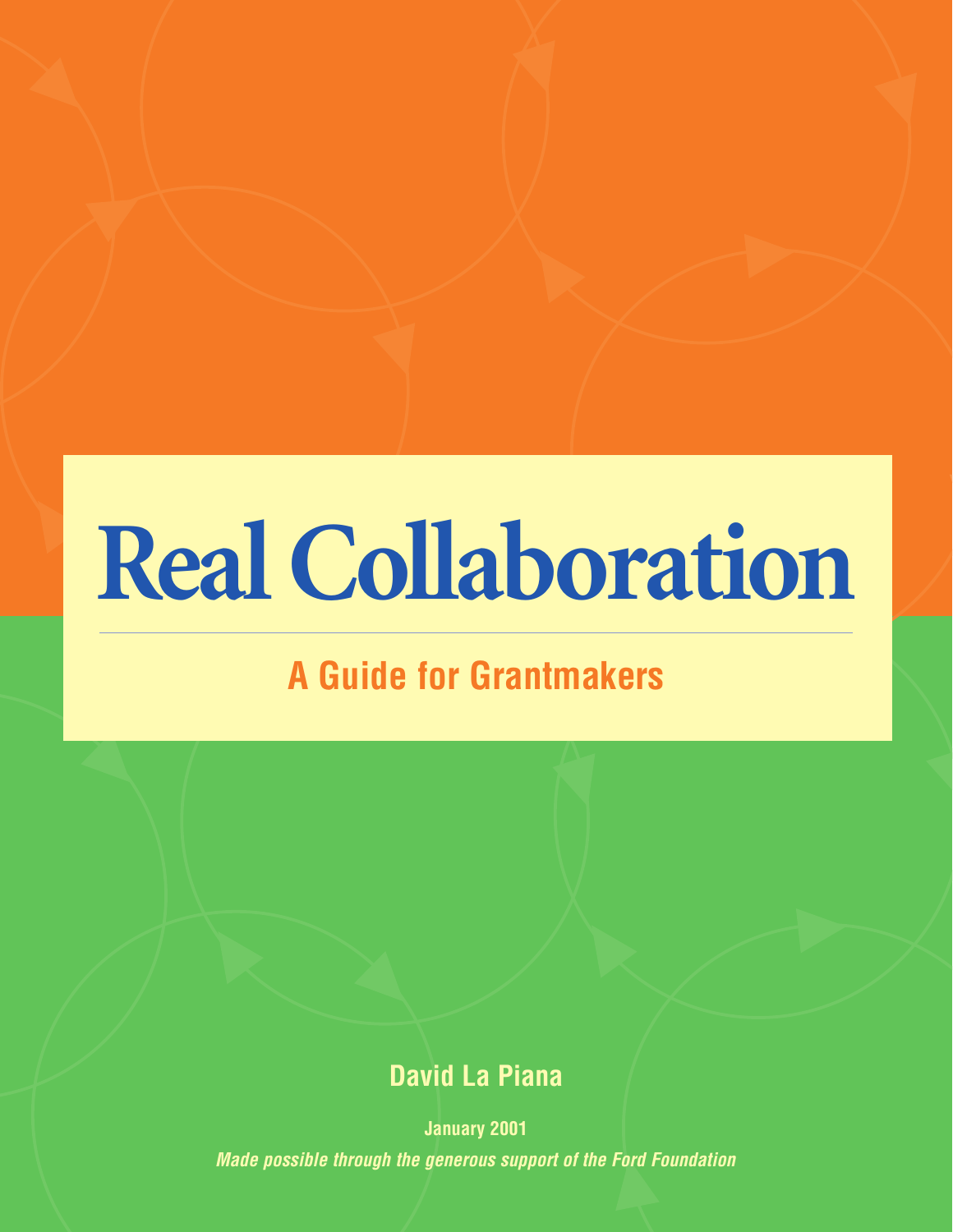# **CONTENTS**

| $\mathbf{1}$ .                                                                              |  |
|---------------------------------------------------------------------------------------------|--|
|                                                                                             |  |
| 2.                                                                                          |  |
|                                                                                             |  |
| 3 <sub>1</sub>                                                                              |  |
|                                                                                             |  |
| 4.                                                                                          |  |
| Observable Variables of Real Collaboration at the Institutionalization/Termination stage 14 |  |
|                                                                                             |  |
| <b>CHALLENGES FACING GRANTMAKERS INVOLVED IN COLLABORATIVE INITIATIVES 15</b>               |  |
| 1.                                                                                          |  |
| 2.                                                                                          |  |
| 3.                                                                                          |  |
| 4.                                                                                          |  |
| 5.                                                                                          |  |
| 6.                                                                                          |  |
| <b>GRANTMAKER STRATEGIES TO HELP COLLABORATIVE PARTNERSHIPS SUCCEED  22</b>                 |  |
|                                                                                             |  |
|                                                                                             |  |
|                                                                                             |  |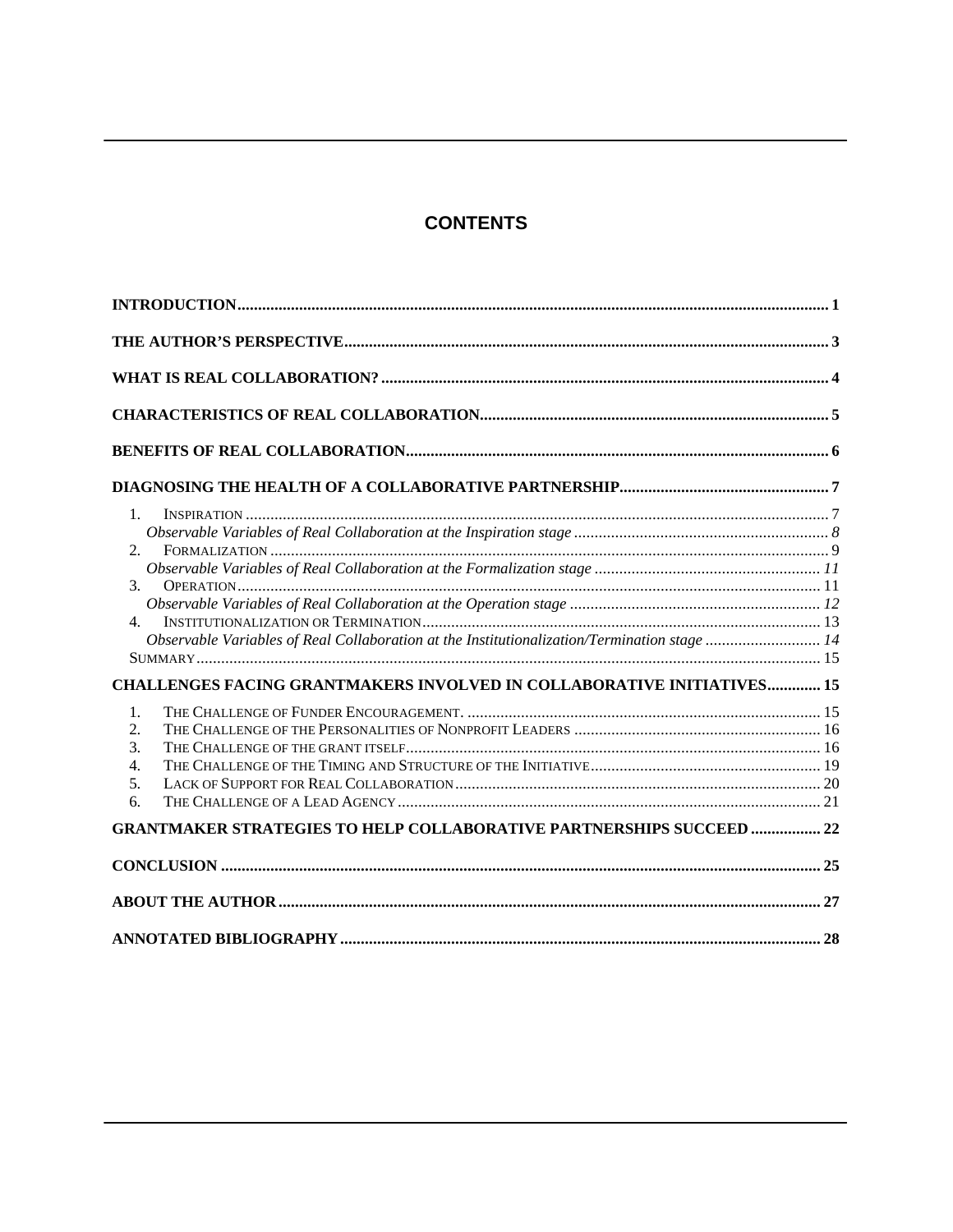#### **Introduction**

One safe prediction for the nonprofit world in the new century is that philanthropic foundations will continue to manifest a robust interest in the subject of inter-organizational collaboration. From as early as the 1970's, and with increasing frequency in the 1980's and 1990's, many philanthropic foundations have encouraged, supported, pleaded for and in some cases demanded closer collaboration among their nonprofit grantees.

As this trend continues it has become apparent that grantmakers have quite an array of options in mind when they speak of collaboration. Some desire closer programmatic coordination among their grantees, both horizontally (among like programs) and vertically (along different levels of, for example, a continuum of healthcare). Another goal for some funders is the development of stronger associations of nonprofits in a given field or community. For still others, "collaboration" really means "consolidation." These grantmakers would like to fund fewer, stronger nonprofits in their areas of interest. Given the birth of more than 30,000 new nonprofits each year, according to IRS data, each of these motivations is easy to understand.

In the last few years grantmaker interest in inter-organizational collaboration has become inextricably linked with the broader trend toward consideration of organizational effectiveness concerns in grantmaking. The birth in 1998 of the funder affinity group Grantmakers for Effective Organizations (GEO) has helped to galvanize this long-simmering interest. In fact, the strong response to GEO's launch, with more than 300 grantmakers joining before its first conference (November 1998), has served to focus more attention on the question of collaboration.

Traditionally, many philanthropic foundations have focussed largely on the programmatic efforts they fund, devoting less attention to the organizational strength and overall health of the nonprofits themselves. However, when the implementation of either a single grant or a large initiative encounters major problems, grantmakers are quickly reminded that something more than "a good idea" is needed for success. The organizational effectiveness movement holds, essentially, that many grantmaking "failures" are not necessarily due to the unsoundness of the idea being tested or to incompetent management (although either could be the case). The organizational effectiveness perspective tells us that these efforts may fail for many related reasons. It may be due to a lack of organizational capacity, the absence of an adequate organizational framework, the weakness of the organizational structure within which the ideas were tested, a lack of adequately prepared managers to lead the organization, a weak governing body, intra-organizational conflict and turmoil, inadequate capitalization, or any combination of these problems. Thus, the ideas being tested through the grant may never have had a fair shot at success based on their own merits.

The concerns that have lead grantmakers to take an interest in organizational effectiveness are perhaps most clearly seen in the context of inter-organizational collaboration. A large-scale initiative, an effort at "systems change," or any other complex social undertaking, usually requires coordination of efforts among multiple parties. It also necessarily requires the development of an infrastructure within which the parties can work together. Often these parties, despite their enthusiasm for the program, are not invested in the collaborative partnership itself, have not worked out their common understandings, do not have solid relationships, or do not understand how the challenges they face working together differ from those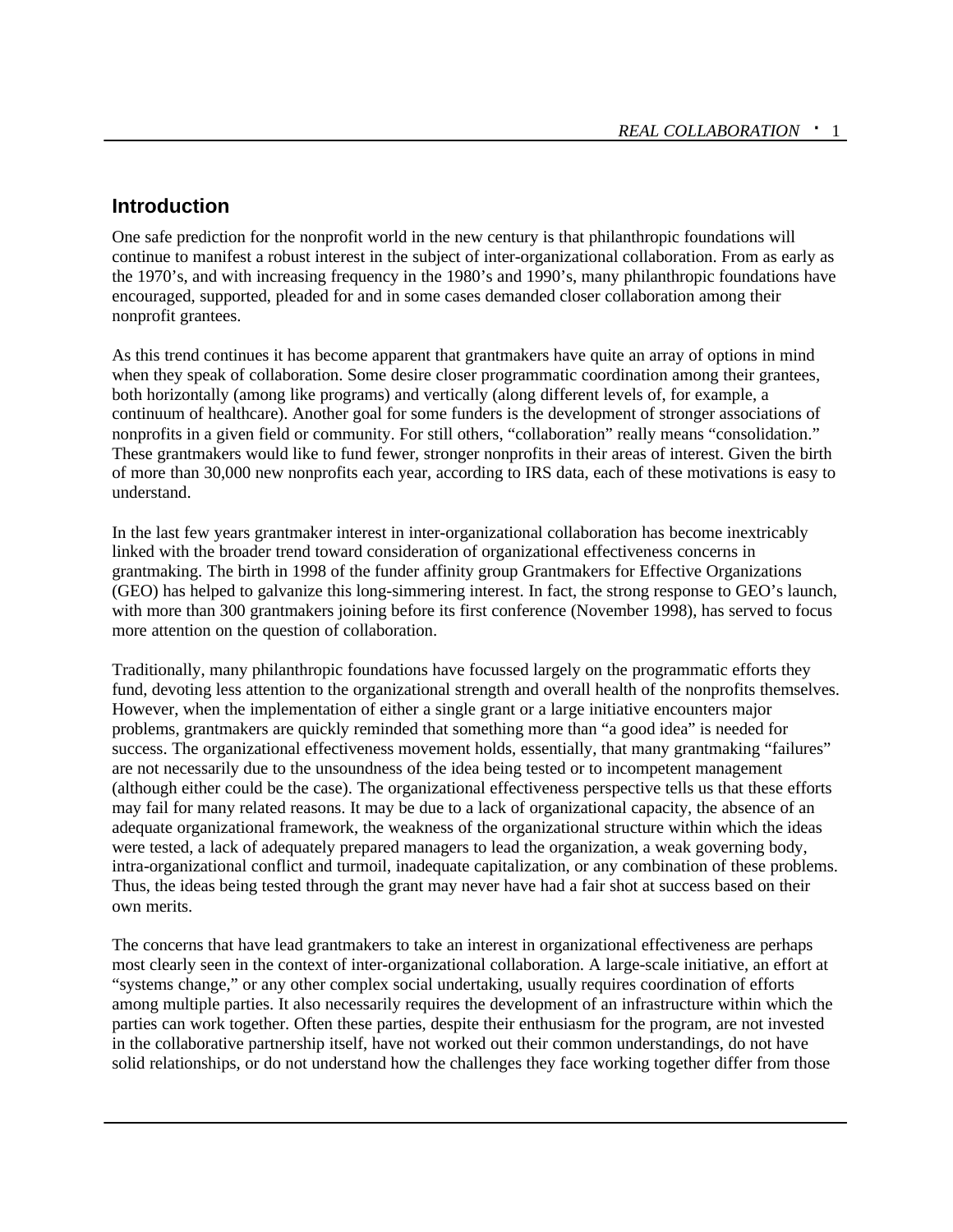of single-organization programs or initiatives. Is it surprising then that the resulting program is either of low quality, or never quite gets off the ground?

Given the scenario just described, and the growth of interest in organizational effectiveness, healthy collaboration is itself increasingly recognized as an essential component of successful initiatives and other complex inter-organizational ventures. Grantmakers have used several approaches in their ongoing pursuit of more and better collaboration. They have made single, integrated grants to more-or-less loosely organized groups of nonprofits. These in turn use subcontracts to distribute the funds among themselves. They have also made separate but linked grants to individual nonprofits that are then expected to act in concert. Alternatively, they have made grants to intermediary organizations for use in re-granting initiatives (sometimes they first need to create the intermediary organization in order to proceed with this strategy).

Whatever the approach, these grantmakers' motivations in encouraging collaboration have been largely similar. They commonly include:

- 1. Frustration with lack of coordination, duplication of effort and unnecessary or inappropriate competition among their grantees, despite the fact that they often serve the same or overlapping constituencies.
- 2. Impatience with the lack of demonstrable, significant and measurable outcomes of projects and nonprofit organizations funded individually.
- 3. The realization that multi-determined problems such as poverty, environmental degradation, poor educational achievement, and the weakness of civic and cultural institutions require multidisciplinary approaches for workable solutions.

Unfortunately, most grantmakers have discovered that it is far easier to encourage or even to demand collaborative proposals from their prospective grantees than it is to actually achieve successful collaboration and its intended outcomes once the grants are made. This has been obvious to many grantmakers for a long time. The reasons why, however, this is so have been much less clear. In this monograph, we will explore several reasons for the frequent failure of collaboration to achieve the outcomes desired by grantmaker and grantee alike. We will also propose several approaches to improving the outcomes produced by collaborative strategies.

Collaboration has gained increasing attention in the nonprofit management literature in recent years. Unfortunately, much of this body of work is a mixture of homilies about getting along together and warstories highlighting the horrors of not doing so. In their midst a few good, practical resources have appeared. These include the Amherst Wilder Foundation's Collaboration Handbook: Creating, Sustaining and Enjoying the Journey, (1994) and Barbara Gray's Collaborating, (1989). Other useful resources are cited in the bibliography included at the end of this monograph. To date, however, efforts such as these have understandably focused on the perspective and needs of the nonprofit leader and community activist considering, or engaged in, collaboration. Meanwhile, little attention has been paid to the issues and concerns of the funder of collaboration.

The lack of attention to the grantmaker perspective in inter-organizational collaboration reflects the nonprofit sector's overall slowness to publicly admit that the current heightened emphasis on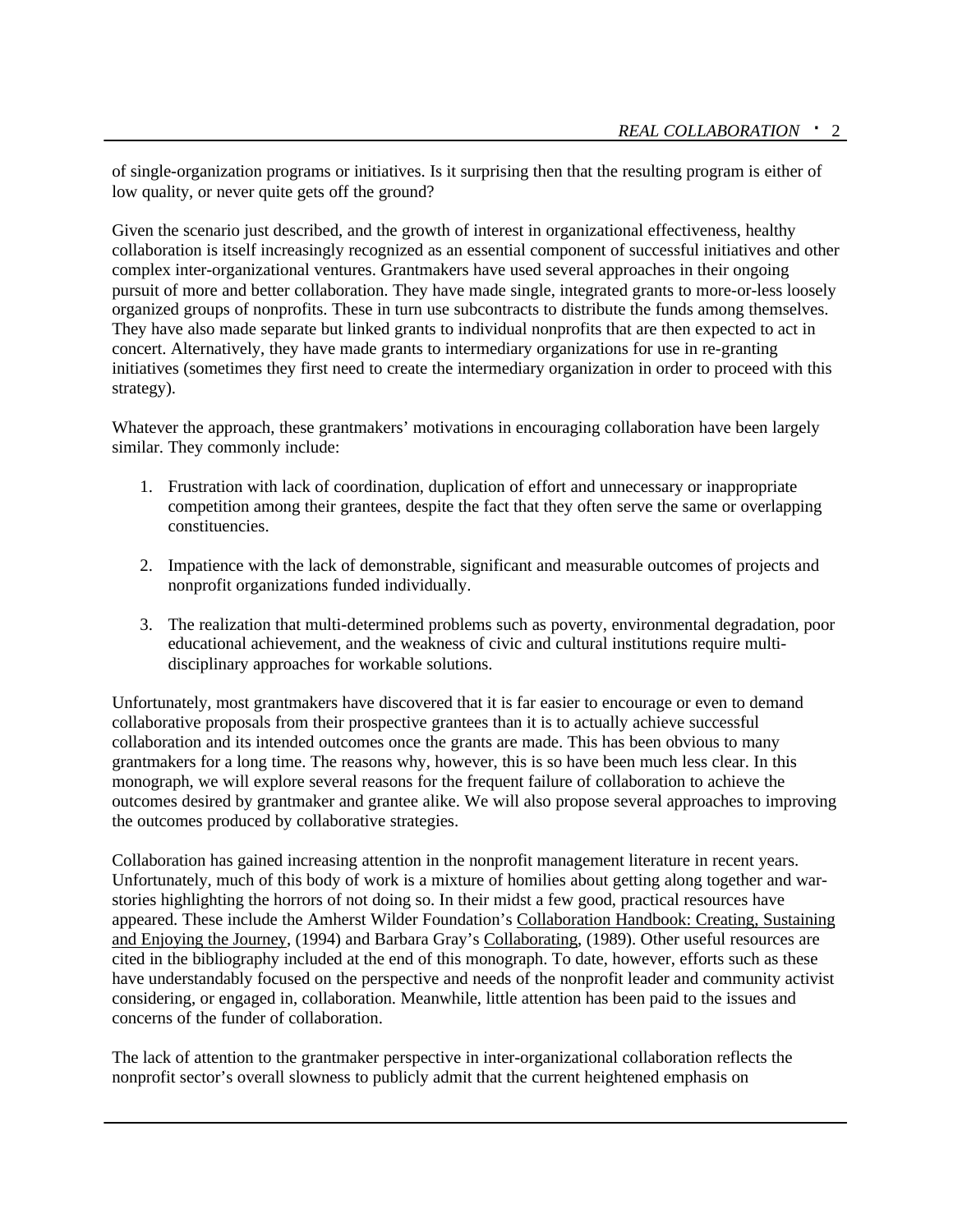collaborative partnerships springs in large part from what is politely termed "funder encouragement." Despite these concerns' patent legitimacy, grantmakers themselves are often reluctant to be seen as setting an agenda for their grantees, or as playing an overly controlling role in their organizational lives. Thus, they have not often publicly owned their concerns regarding the need for healthy collaboration.

Grantmaker concerns relative to collaboration partially overlap with those of the nonprofit leader. However, they also include some unique considerations of their own. Grantmakers considering or involved in funding a collaborative partnership need a resource to help them think through the web of issues and challenges they face. This monograph represents an effort to address these concerns. Specifically, Real Collaboration will:

- 1. Describe the benefits to be derived from authentic partnering, under the rubric of Real Collaboration.
- 2. Identify the challenges facing grantmakers who are considering or already involved in funding collaborative initiatives.
- 3. Help grantmakers diagnose the health and developmental stage of a collaborative relationship, whether it is a fledgling effort or a long-standing partnership.
- 4. Propose strategies that will help grantmakers to help collaborative efforts succeed.
- 5. Assist grantmakers in thinking through the complex and often emotional issue of intervening in an unhealthy collaborative to either improve it or help it to dissolve.

# **The author's perspective**

This work draws on my twenty years in the nonprofit sector. During these years I have participated, as an executive director, in many collaborative enterprises. Most of these efforts did not live up to their billing, much less to their potential; a precious few were highly successful. As a consultant, I have worked with hundreds of nonprofits, their funders, executives, trustees, volunteers and staff. This work has focussed on strategic direction, partnering or collaborating with others, and developing a working board-executivestaff relationship. I have tried to bring these experiences to bear on my thinking as a consultant and a management instructor, and thus have formed my commitment to *Real Collaboration*.

This work is enlivened by the voices of earnest nonprofit leaders with whom I have worked over the years. Their joys and frustrations with collaboration, and their honesty in discussing their own motivations, experiences and perspectives, make the narrative more immediate and compelling. Most of the examples used herein involve direct quotes, taken from conversations with these individuals. Some statements have been paraphrased slightly to make their meaning clearer. In this latter case, they remain true to the speaker's intent. All of these statements are authentic expressions of an individual's experience. While the identities of these nonprofit leaders are necessarily and respectfully protected in this work, their contribution to it is seminal.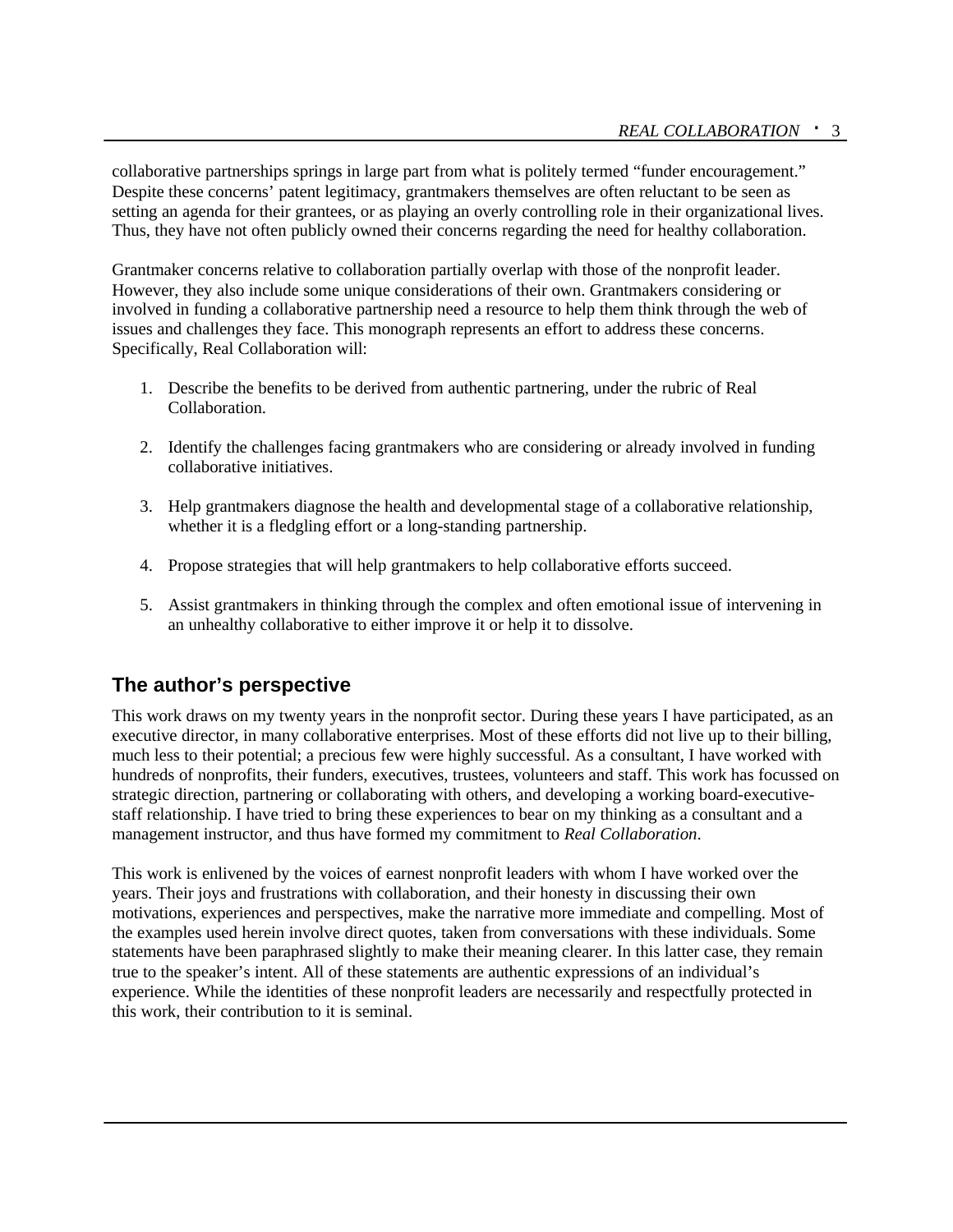### **What is Real Collaboration?**

Before discussing this topic in greater depth, it is useful to define the subject's often-overused terms, distinguishing their specialized nonprofit meanings from their more common Standard English usage:

> The standard English terms (lower case "c") *collaboration*, and *collaborative* refer to the means through which individuals or organizations work together in a concerted effort toward mutually desired ends. (E.g. "Through *collaboration* we hope to achieve our mutual goals." Or, "Working *collaboratively*, community members solved their problems.")

> > vs.

The specialized, nonprofit usage of the terms (for our purposes indicated by use of a capital "C") *Collaboration* and *Collaborative* refer to the creation of a more formal and semi-permanent structure that supports the type of collaboration described above. This usage involves the ungrammatical reification of the previously simpler terms. (E.g. "I am going to a meeting of the Collaborative." Or, "We are now actively funding *Collaboration*.").

In this monograph, capitalization is used to signify the specialized meaning just described. Almost all nonprofits, by the very nature of their public benefit activities, collaborate with other nonprofits on a variety of issues. Nonprofits may work together on a joint lobbying effort to gain more funds from local government, they may desire to reduce costs through joint purchasing activities, or they may simply engage in the ongoing mutual support and helpfulness nonprofit managers extend to one another in order to keep their sanity while doing a difficult job. These simple and necessary forms of collaboration are "real" in that they are honest; they purport to be what they really are. These common collaborative activities are voluntary and informal. It is significant that they are also usually somewhat tangential. That is, they are removed from the core programmatic or operational activities of the entities and are thus less threatening to that lifeblood of the nonprofit enterprise: organizational autonomy.

The case with program-focused Collaboration and Collaboratives is not so simple. As grantmakers encourage or demand collaborative action on the part of their grantees, they receive one of two possible responses. The first, and apparently the most common response, is for the grantees to create the "appearance of collaboration" by forming a group they will call a Collaborative. The Collaborative then holds a series of meetings leading to the members jointly writing a grant proposal to the funder. This approach often masks the fact that the parties have little stomach for integrating or even coordinating their services, and intend to use the jointly raised money to continue working separately. In other words, Collaboration may be simply another way of gaining grant support. Much like a challenge grant, a matching grant, or any other restricted purpose foundation grant, a Collaborative grant may be viewed by grantees as another way of getting money. Indeed, they may see it as one with some particularly onerous strings attached.

The second, rarer response to funder encouragement is for the grantees to meet, honestly recognize the possible synergies of working together, and begin to coordinate programmatic and other core efforts more closely. This is Real Collaboration. It is a rare response to funder encouragement because it is difficult for a grantmaker to instill in its grantees a genuine motivation to undertake such a partnership. This is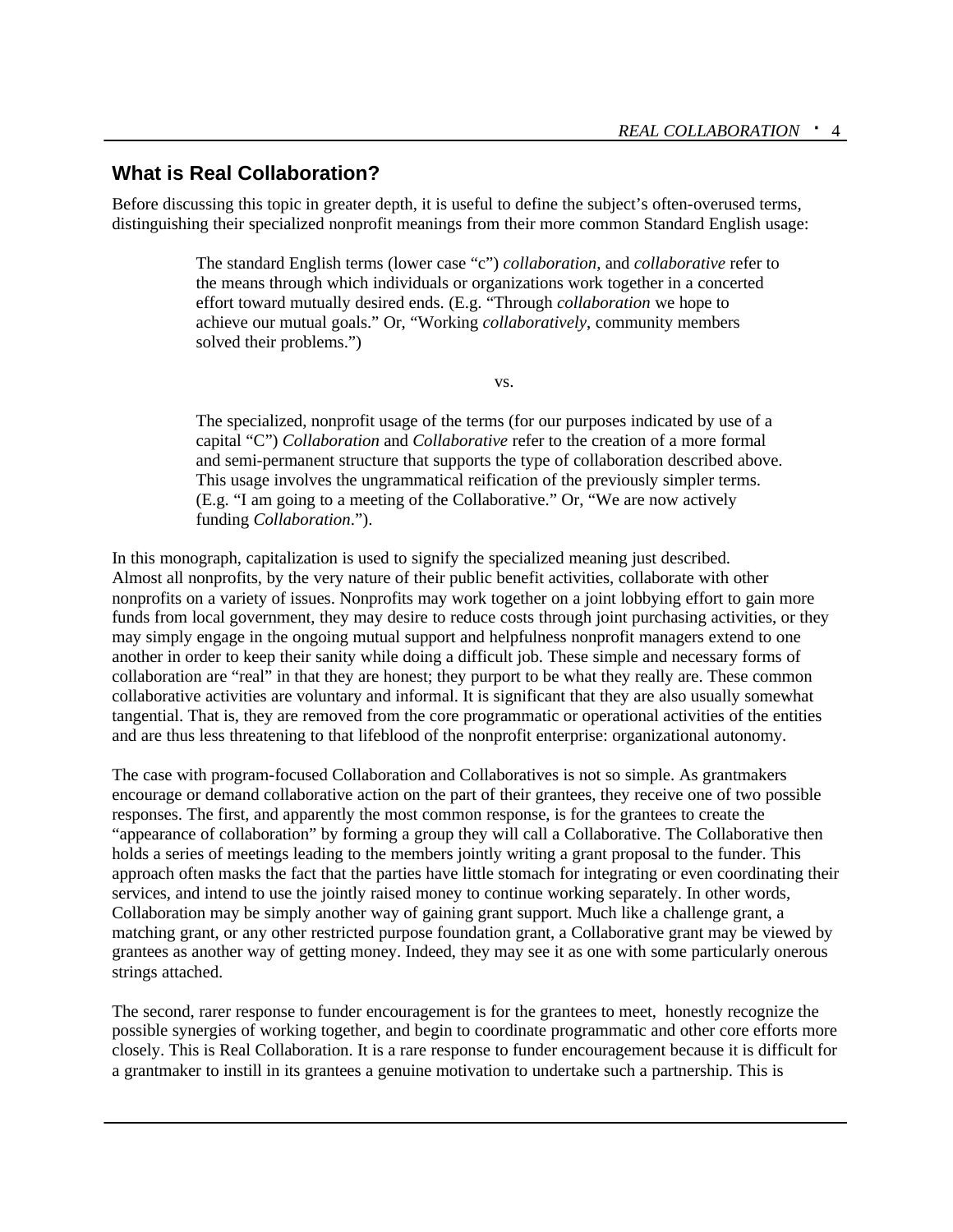particularly true when grantmaking is tied to collaboration. It is perhaps most difficult to build a collaborative relationship if the impulse for partnership arises during the hectic period of responding to a funder's Request for Proposals. Says one experienced funder of collaboration:

*For the past eight years our foundation has maintained a Collaboration fund to which our grantees could apply. I would say about 75% of these grants have failed to produce anything. They have just been a different way for the grantees to get money from us. In the other 25%, where something has in fact developed, these are almost always situations where there was already a spark of collaboration and our money just helped to fan it into a flame.*

For many reasons, Real Collaboration is by all accounts far less common than the appearance of collaboration. Some of these reasons will be covered in the next section. Our purpose here has been principally to distinguish and define Real Collaboration, which is what most grantmakers have in mind when they use the "C" word.

# **Characteristics of Real Collaboration**

The relationships nonprofit leaders form, and those they would like their funders to observe, are not always one and the same. How is the funder to recognize Real Collaboration? Equally important, how is the funder to distinguish it from a temporary nonprofit "marriage of convenience," aimed at obtaining grant funds and little more? Finally, how can the funder recognize sincere collaborative efforts that are floundering, understand why, and determine what can be done to help these honest efforts to succeed?

Despite the complexity of inter-organizational collaborative relationships, it is possible to identify Real Collaboration when one sees it. It is defined by the presence of certain characteristics, and conversely, by the absence of others. Some of these characteristics are quite readily apparent to the outside observer, while others are subtler; their identification may require taking a much closer look. Consider some aspects of Real Collaboration:

- Real Collaboration necessarily involves nonprofit leaders working closely together on substantial content-laden issues, not merely in an effort to raise grant money. It is inherently interactive. It may entail conflict, but it must involve engagement.
- Real Collaboration is relationship-based; it requires that the partners get to know one another well enough to eventually develop trust. This trusting relationship includes a deep commitment to work together.
- Real Collaboration is voluntary. Nonprofit leaders should come together because they perceive potential synergies and benefits for their constituencies, not because a funder "encouraged" them to do so, and least of all because a grant may be available.
- Real Collaboration takes time. It cannot begin, be nurtured, and mature within the limited timeframe and high-pressure environment created by most funder-sponsored Requests for Proposals.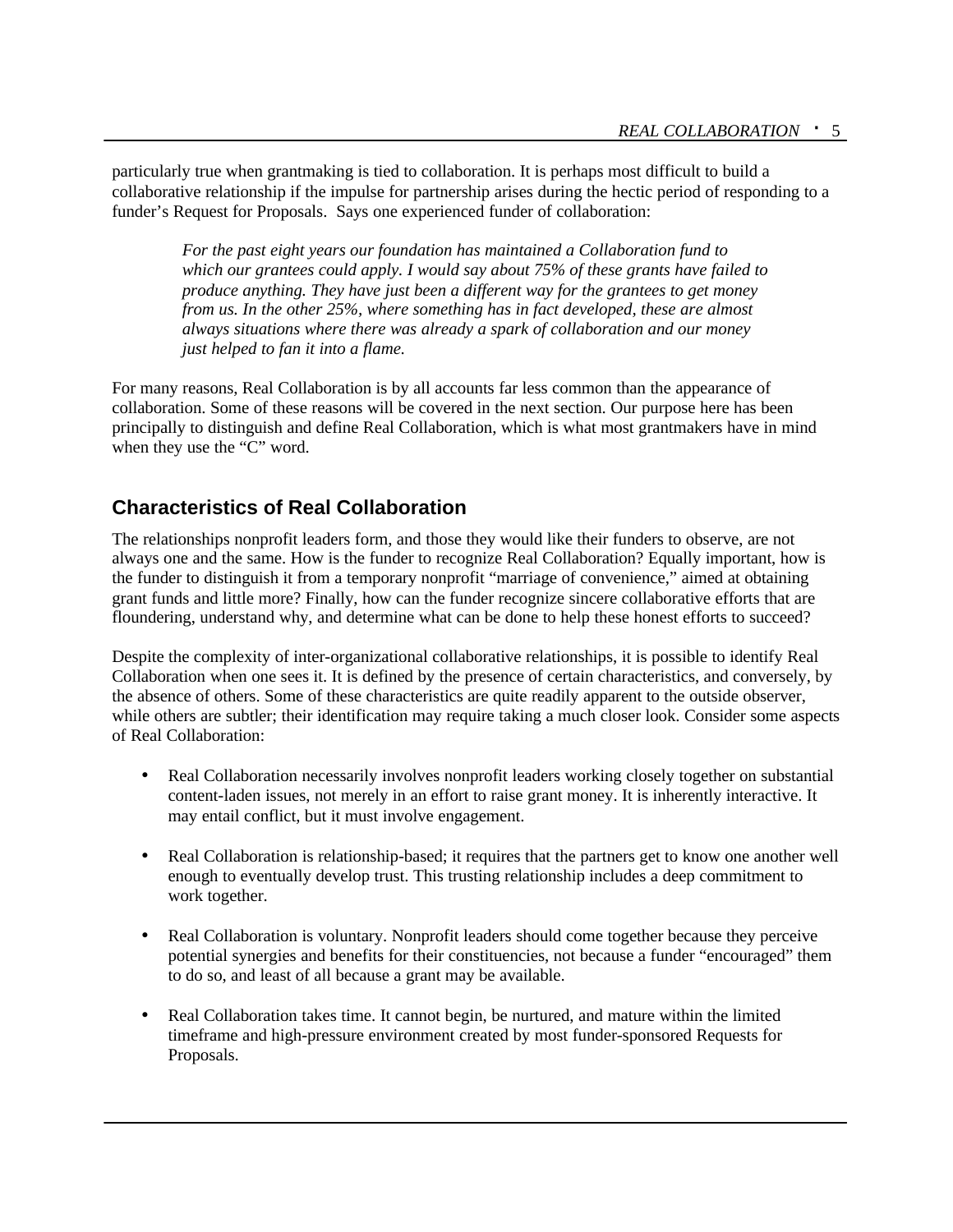- Real Collaboration is painful and difficult to achieve. Most often, there will not be many happy collaborators in the early going. Conflict and stress, because they can be byproducts of engagement, are often healthy signs in a Collaborative; they are much preferable to distance and lack of engagement.
- Real Collaboration is not dependent upon grant money. If there is a good reason to come together, nonprofit leaders will do so with or without money. Often collaborators will come together before there is even a whiff of potential grant money in the air.
- Funders cannot create Real Collaboration. They can only help to enhance it. In most instances, a "grant for collaboration" will not seed or create a partnership where none existed before unless the motivation to create a partnership is present and strong.

A grantmaker who takes the time can often discern a picture that contains these characteristics to some degree. To do so, however, it is essential to meet with the collaborators together, rather than individually. If the organizational leaders cannot come to a meeting at the same time with a funder, how on earth can they be expected to meet together as a Collaborative? When they do come together, the funder must be observant. Are the collaborators clear in their communications with one another, clear as to their purpose, comfortable discussing areas where they might potentially have conflict? If not, the funder will learn a great deal about what the Collaborative is and is not.

# **Benefits of Real Collaboration**

When it works, Real Collaboration is a powerful tool for enhancing organizational capacity to serve a constituency. It is also a joy to behold. The benefits of Real Collaboration are those that the funder likely sought all along:

- There is less duplication, competition and overlap of services among collaborating nonprofit organizations.
- A fuller spectrum of approaches to problem solving is brought to bear on seemingly intractable problems, potentially leading to measurable progress on desired outcomes shared by all parties, including the funder.
- It leads ultimately to stronger nonprofit organizations that are better able to advance their social missions.
- It increases the likelihood that philanthropic dollars will be spent on higher impact efforts, achieving the goals of grantmakers, grantees and community leaders alike.

Everyone wants these results. This is why grantmakers have long encouraged collaboration. But getting to these outcomes is often a long and difficult journey.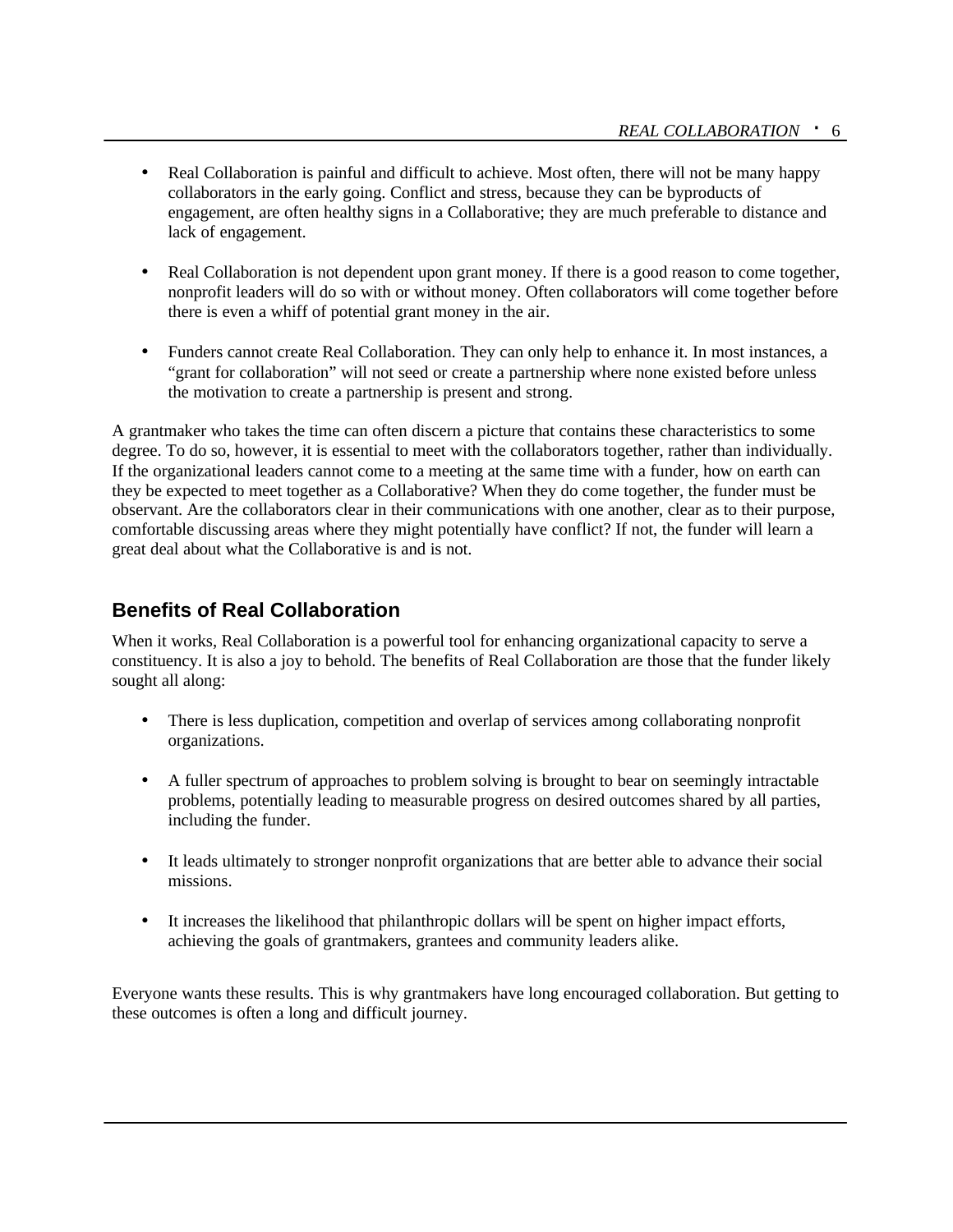# **Diagnosing the health of a collaborative partnership**

Since Collaborative partnerships among nonprofits tend to have similar structures, and are formed for a definable universe of reasons, it is not surprising that they also tend to go through similar developmental stages. Depending upon a variety of factors, these steps can be negotiated successfully, or not. Most healthy Collaboratives will pass through the following stages in something of a developmental order. Many other authors have offered stages or phases of collaboration. What follows is not an attempt to add yet another typology to the general literature on the subject. Rather, it is designed specifically to help grantmakers think through the developmental stages of Collaboratives from the unique funder perspective. The stages are:

- 1. Inspiration
- 2. Formalization
- 3. Operation
- 4. Institutionalization or Termination

Taking these each in turn, we will describe the attributes of a typical "healthy" Collaborative at each developmental stage, and then discuss some of the observable signposts grantmakers can use to assess the Collaborative's success in negotiating this stage.

#### **1. Inspiration**

The inspiration for a healthy collaborative relationship will come, at least in large part, from the nonprofit organizational leaders themselves. An interested grantmaker may suggest to a pair (or more) of executive directors that forming a collaborative relationship would be beneficial to their mission, or would be looked upon favorably by the foundation. However, unless the nonprofit leaders see these or other benefits for themselves, the relationship is likely to be artificial. Often, successful Collaboratives grow out of smaller, less formal, almost accidental efforts that have succeeded over time in building a trusting relationship. A children's services agency executive director said:

*I would usually sit with another executive director in the same repetitive, boring and unproductive monthly meetings with a public agency that funds us both. One day, talking after the meeting, complaining about how busy we were, we decided to trade off attendance in order to minimize the time we spend on these meetings. We both felt it was necessary to attend, in case something important came out, but it was usually such a waste of time. We decided to alternate months attending the meetings and report to each other anything important or even remotely interesting that might come up. We would also get copies of any handouts for each other. Over time, we developed a closer relationship, and we really began to trust each other when we knew we could rely on each other for a fair account of what happened.* 

*The turning point came when at one meeting a County bureaucrat said some nasty and untrue things about our agency. It was (of course) one of the meetings where my colleague was attending and not me. She jumped in and defended us! I heard about it from three different sources. It made quite an impression on everyone, especially me,*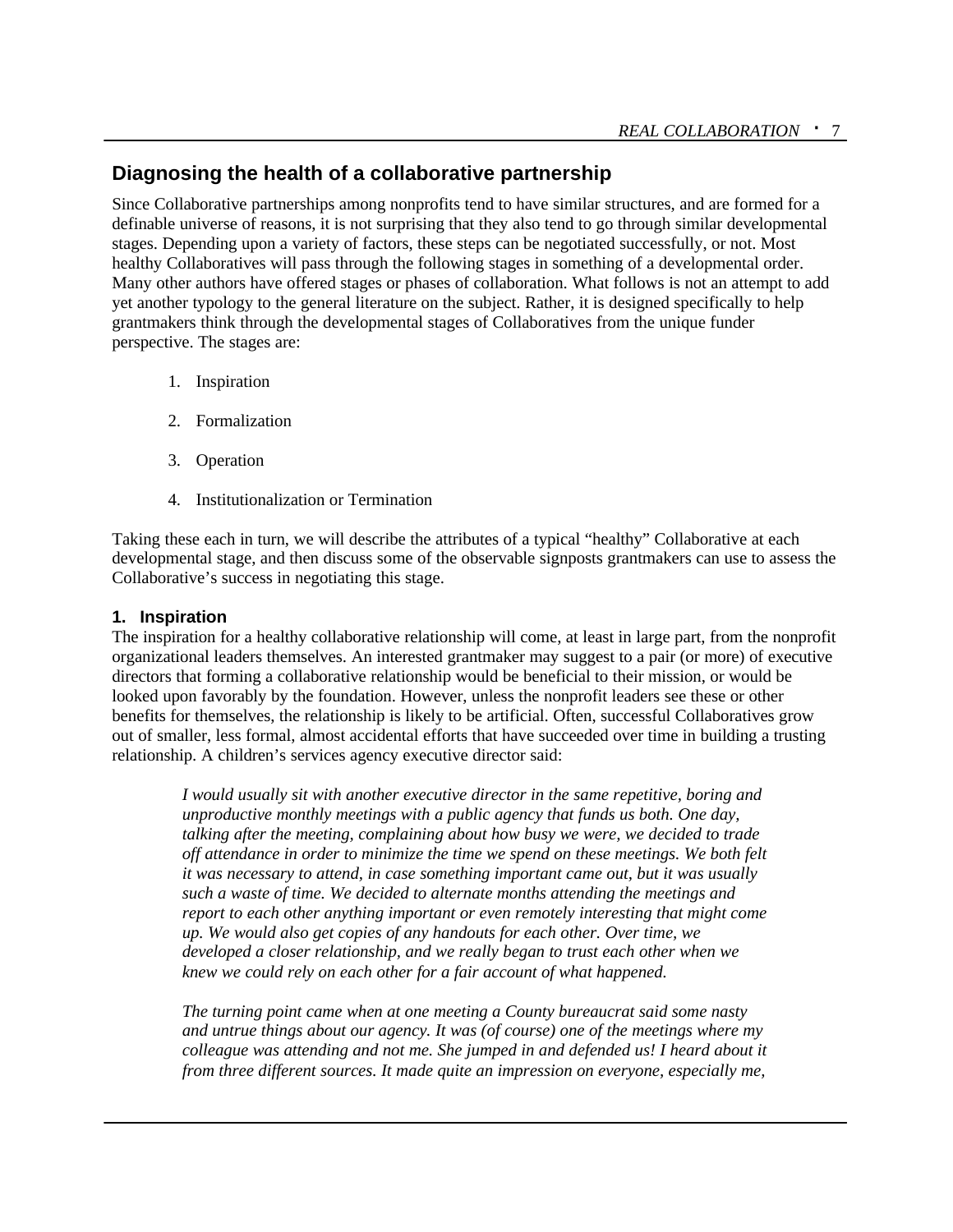*I guess. It was great. Pretty soon we started to talk about the fact that we served basically the same clientele, with complimentary services. We decided to try offering some services at each other's site, to minimize our clients' confusion and to help us provide more effective services. We have been doing that for about a year now.*

These nonprofit leaders were not looking for a Collaborative to join, and certainly did not see the partnership as a means to attract grant funding. They were simply engaged in that quintessential and relentless managerial quest: trying to find a better way to do the things that must be done. As their familiarity with one another grew, these leaders expanded the scope of their partnership, all without benefit of written agreements, and certainly without money changing hands.

A critical step in the development of this collaborative relationship was taken when one of the parties went out on a limb and publicly defended her colleague. She was able to take this brave step because she had made a strong connection with the colleague and because their relationship caused her to think that the allegations being raised were probably untrue. It is also likely that over time she experienced a growing sense of obligation or responsibility to look out for the well being of the other agency, since for many alternating months she had been "representing" the agency at these meetings. They had become collaborators without knowing it.

The inspiration for a true collaboration is just that: inspiration. Grantmakers can look at several variables at this stage to help them to determine if what they are seeing is the beginning of Real Collaboration:

#### **Observable Variables of Real Collaboration at the Inspiration stage**

- Have the parties been in a collaborative relationship for a period of time in advance of any request for funds? A year is a good length of time to consider such relationships solid.
- What has been the nature of the prior collaborative relationship between the organizations?
- How many points of collaboration exist between the organizations? Are they administrative, programmatic, or both?
- How many people are involved in the collaboration? Is it just the executive directors?
- Is there a level of trust and familiarity among the parties, as demonstrated in their communication with you? (E.g. both – or all -- parties generally sign communications; one party seems to know what the other party has previously told you).

Collaboration at this stage may be chaotic, episodic, and at times even dormant. After all, the partners are not consciously building something, least of all are they planning to create an organization. Rather, they come together as needed, as opportunities present themselves, and as they find useful. One social services agency executive director explained, with passion:

The beauty of this whole thing is that it comes and goes as needed. We don't have regular meetings, bylaws, or really any big kind of commitment. We just agree to work together on each project as it comes along. If we tried to make it into an organization, that would just kill it.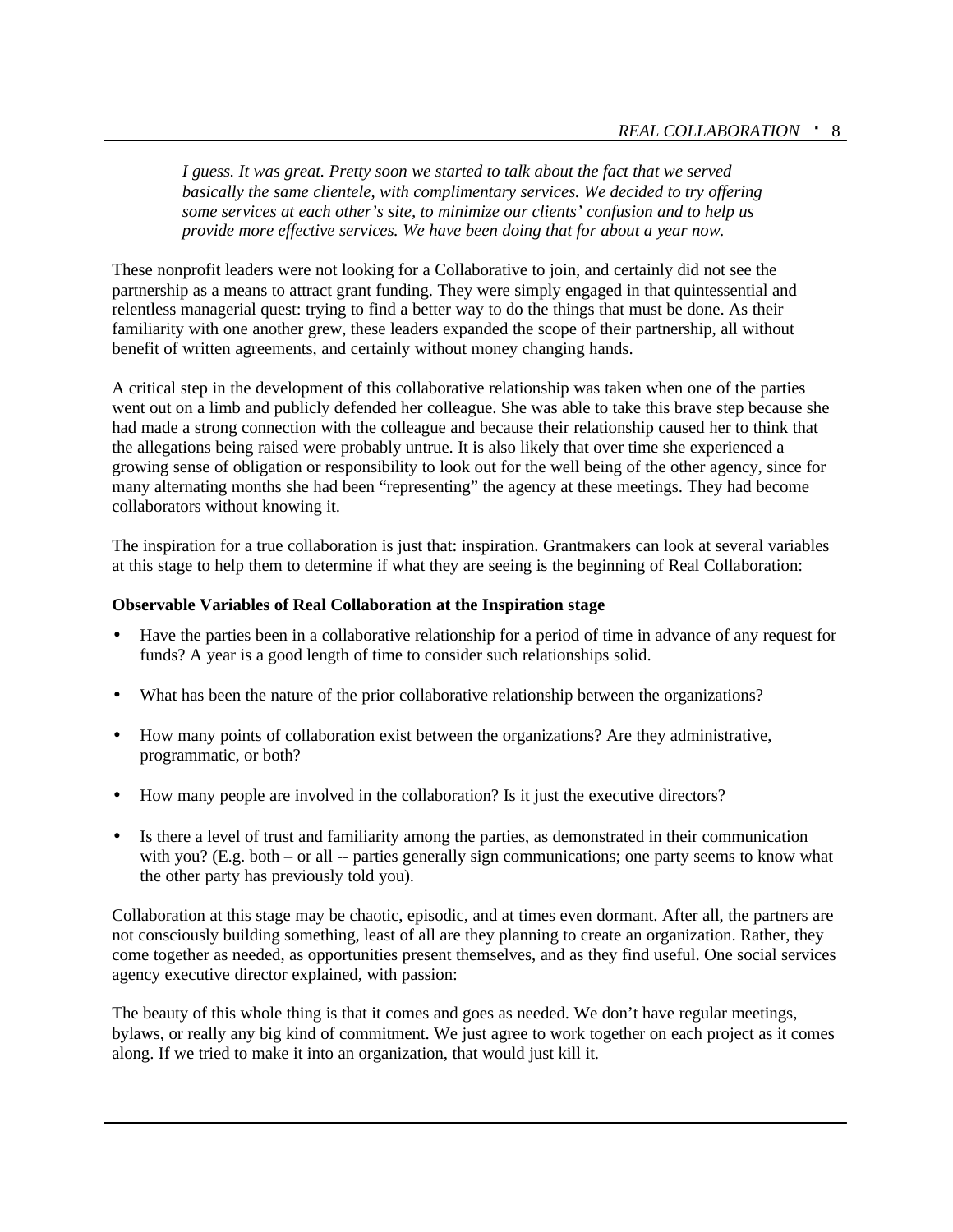Inspiration stage collaboration is fluid, creative and experimental. Its future is uncertain. Ironically, while this early stage of Real Collaboration may look less viable than the typical grant-born and grant-funded formal Collaborative structure, it is probably the more likely to survive and thrive over time. The formal Collaborative that comes together for the limited and specific purpose of seeking a grant may fall apart when the grant funding ends. In contrast, the informal relationships that characterize Inspiration stage Real Collaboration, and that naturally satisfy the genuine, self-defined needs of the partners, may well continue on an informal basis for a long time. Alternatively, they may naturally mature, over time, into something more formal and far-reaching.

#### **2. Formalization**

The next stage of the collaborative process is for the parties to recognize that the ways in which they want and need to collaborate are so many, so important to their mission, or so frequent, that the process itself needs a structure. Discussions usually center around the need to work together on an ongoing basis, or at several levels within the organization. In fact, this is often a critical point. When other staff beyond the initiators need to be brought into the collaborative process, Formalization is often at hand.

Thus, the collaborators may turn to consider the form for their partnership. They may discuss everything from a full merger of the respective entities to the creation of a separate, subsidiary nonprofit to coordinate their joint efforts. The impulse to work closely together may be either boundless or closely defined. In some instances one partner may seek a closer formal relationship than another is comfortable with.

*We [one organization] thought the three agencies should just go ahead and merge. We could see all the benefits of joining forces and thought that each of the problems the others raised could be overcome. But unfortunately the other members of the Collaborative were scared off by the merger talk and ultimately nothing came of it.*

Occasionally, the collaborating organizations will glimpse a greater potential synergy and decide to attempt to negotiate a merger or similar more far-reaching and formal arrangement, one that goes beyond collaboration. However, upon further reflection and some exploration, most often the collaborators will decide, at this still-early stage in their relationship, to simply develop a memorandum of understanding (MOU), rather than attempt to create a major organizational commitment.

The MOU is typically a fairly brief and informal document stating the commitment of the parties to work together. The MOU-based relationship has no real authority. It functions through the good faith of the parties rather than with the force of a binding contract. The most important sections of any MOU state the members' agreements on the criteria by which an outside party might be considered for membership in the Collaborative, the rights of the members, the selection of a lead agency, if any, and how the Collaborative's major decisions will be made.

The MOU format often serves the parties well, at least in the beginning of their journey. The development of a written agreement via MOU, subsidiary, merger, or other form is a significant step in the Collaborative's development. It signals, if not permanence, at least endurance.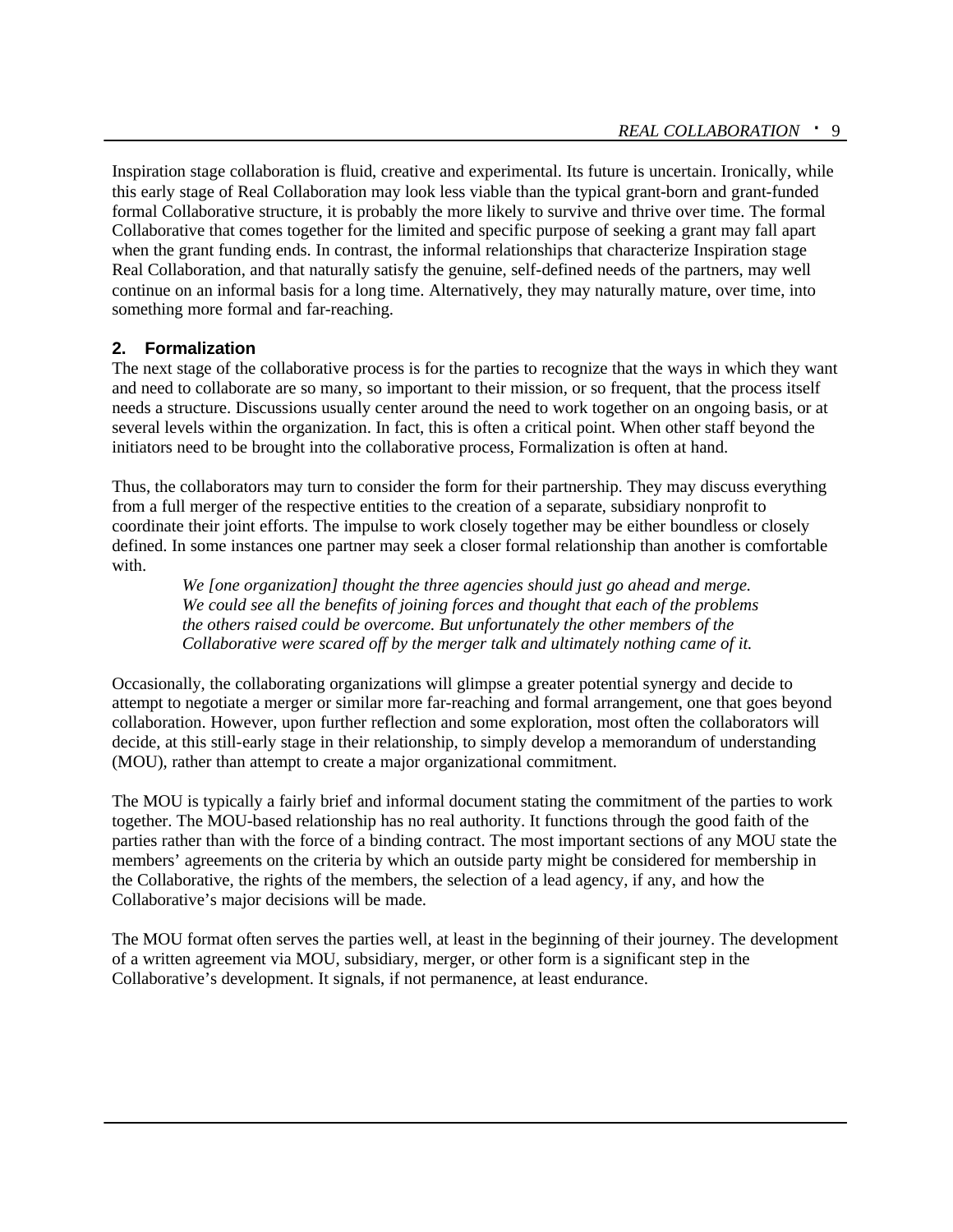#### **Sample Memorandum of Understanding for Collaboration**

#### Name

The Anytown School Collaborative

#### Purpose

The Purpose of this Collaborative is to coordinate efforts among the members to provide a full range of health, educational and human services at the Anytown School. We do this because we believe that by working together we can achieve the best outcomes for the children and their families.

#### Membership

The founding members of the Collaborative are the principal, faculty, parents and staff of Anytown School, Chicano Health Clinic, The Children's Counseling Center, The County Dental Hygiene Program, Anytown YMCA and Asian Community Services.

Potential new members may apply to the Collaborative for membership if they share the purpose stated above. Decisions regarding admission will be made by the Collaborative. Admission of any new member requires a consensus of the current members.

#### Decision-making

All policy decisions will be made by the Collaborative, using a consensus process.

#### Lead Agency

The Collaborative will designate a lead agency to seek and receive grant funds for the Collaborative. The lead agency will be selected by consensus of the members of the Collaborative. The lead agency may be changed at any time by a consensus decision of the Collaborative, not including the lead agency, providing that any such decision allows the lead agency up to six months notice.

The lead agency shall be the employer of record for all staff working directly for the Collaborative, but all hiring decisions will be approved by the Collaborative in advance. Each member will still hire and assign its own programmatic staff to the school site.

#### Steering Committee

The Collaborative will conduct its business through a Steering Committee, which shall meet as frequently as is necessary to transact business. Each member will designate one person to be its official representative to the Steering Committee. While other people may attend Steering Committee meetings, only the designated representatives of the members (or their designated alternates in their absence) may participate in decision making.

Signatures One space for each member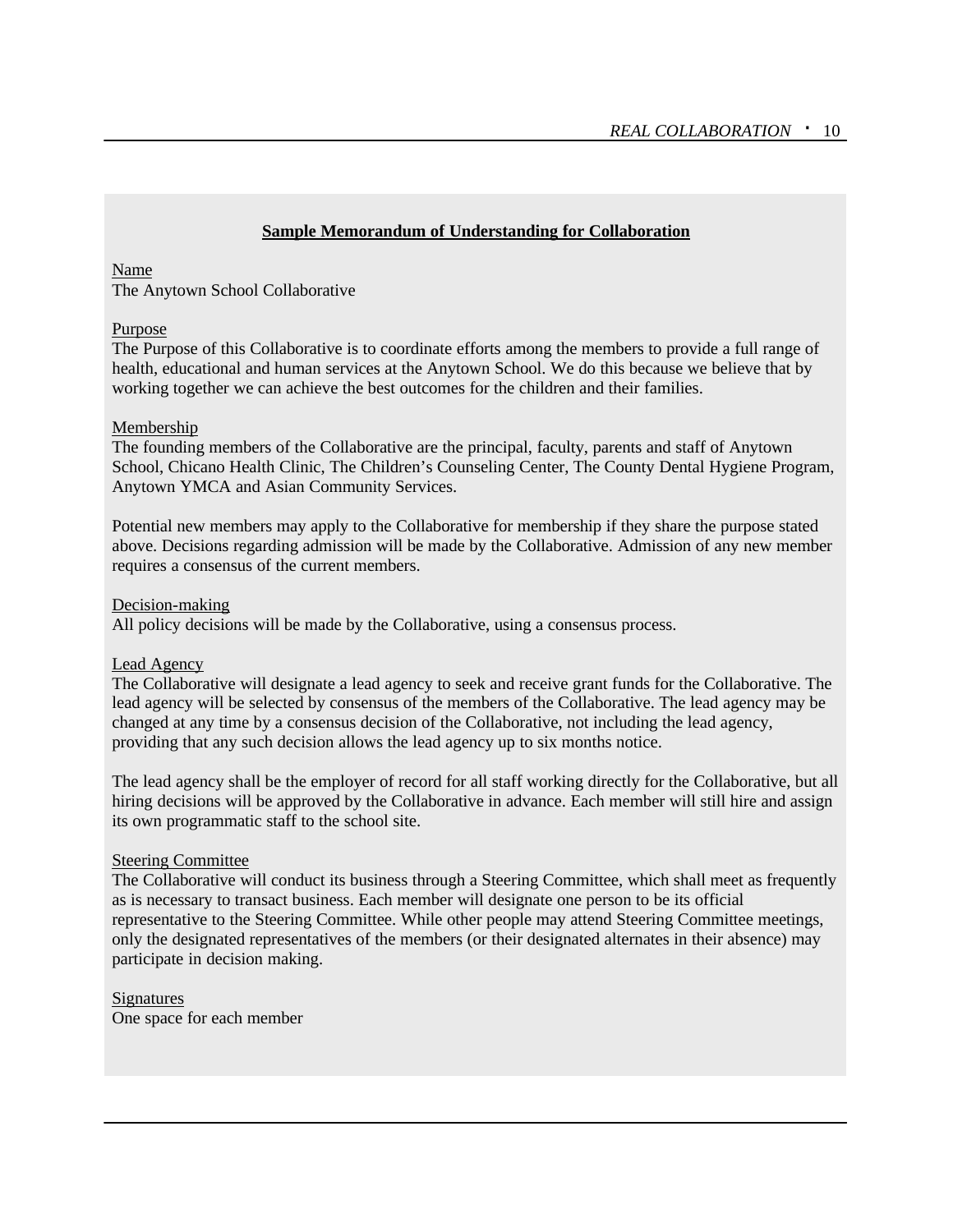#### **Observable Variables of Real Collaboration at the Formalization stage**

- Is there a negotiated, written, signed agreement on how the Collaborative will be structured?
- Does the agreement cover, at a minimum, the purpose of the Collaborative, membership criteria and rights, and the decision-making processes that will be used?
- Are the partners familiar and comfortable with the provisions of their agreement or was it simply drawn up to satisfy some external demand, such as a grant requirement?
- Have the boards of directors of the collaborating entities approved the agreement, or even heard about it? If not, why not? Have the executive directors approved it? If not, why not?
- Is the Collaborative operating sustained program initiatives or activities?

At the Formalization stage Real Collaboration is sustained rather than episodic. Its short-term future is ensured to some extent by the existence of an MOU or similar governing document, whose creation is the hallmark of this stage. While many Collaboratives will still fall apart during the Formalization stage, if the collaboration is honestly driven by a negotiated agreement, it has a better chance of being sustained over time.

Note that Formalization may be more of a point than a stage. While some Collaboratives will flirt with this stage for an extended period, others will move through it, forming their written agreements, and go right on to Operation.

#### **3. Operation**

The third stage of Real Collaboration is ongoing operation of the coordinated or cooperative activities enabled by the agreements reached in the previous stage. This stage may last for years, especially if there is little turnover among the individuals who initially created the Collaborative. Personal continuity and long-standing trusting relationships are the hallmarks of this stage. This hard-won trust allows ongoing and often deepening collaboration to develop.

During the course of operations, as circumstances change, both the specific agreements and the general MOU negotiated earlier may need to be fine-tuned or re-negotiated. The Collaborative may pursue funding to open a new program site, or may decide to advance beyond programmatic collaboration to the consolidation of some administrative functions. These changes must be negotiated among the collaborators, offering opportunities to deepen the collaboration, but also opening the door for strife.

As an example of a common challenge at this developmental change, consider that it is often desirable that any staff hired to work on Collaborative activities come to be, for payroll purposes at least, employees of one organization. Early in the life of the Collaborative it is unlikely that sufficient trust exists among the parties for such a development. However, once the trust exists, it may allow for ease in administering Collaborative functions. Through the use of a single employer-of-record, grants received by a "lead agency" can be more easily administered and reported on. The governing process of the Collaborative may continue to provide for joint hiring and firing decisions, but once hired, all Collaborative employees may eventually come to "work for," and receive their pay and benefits from, one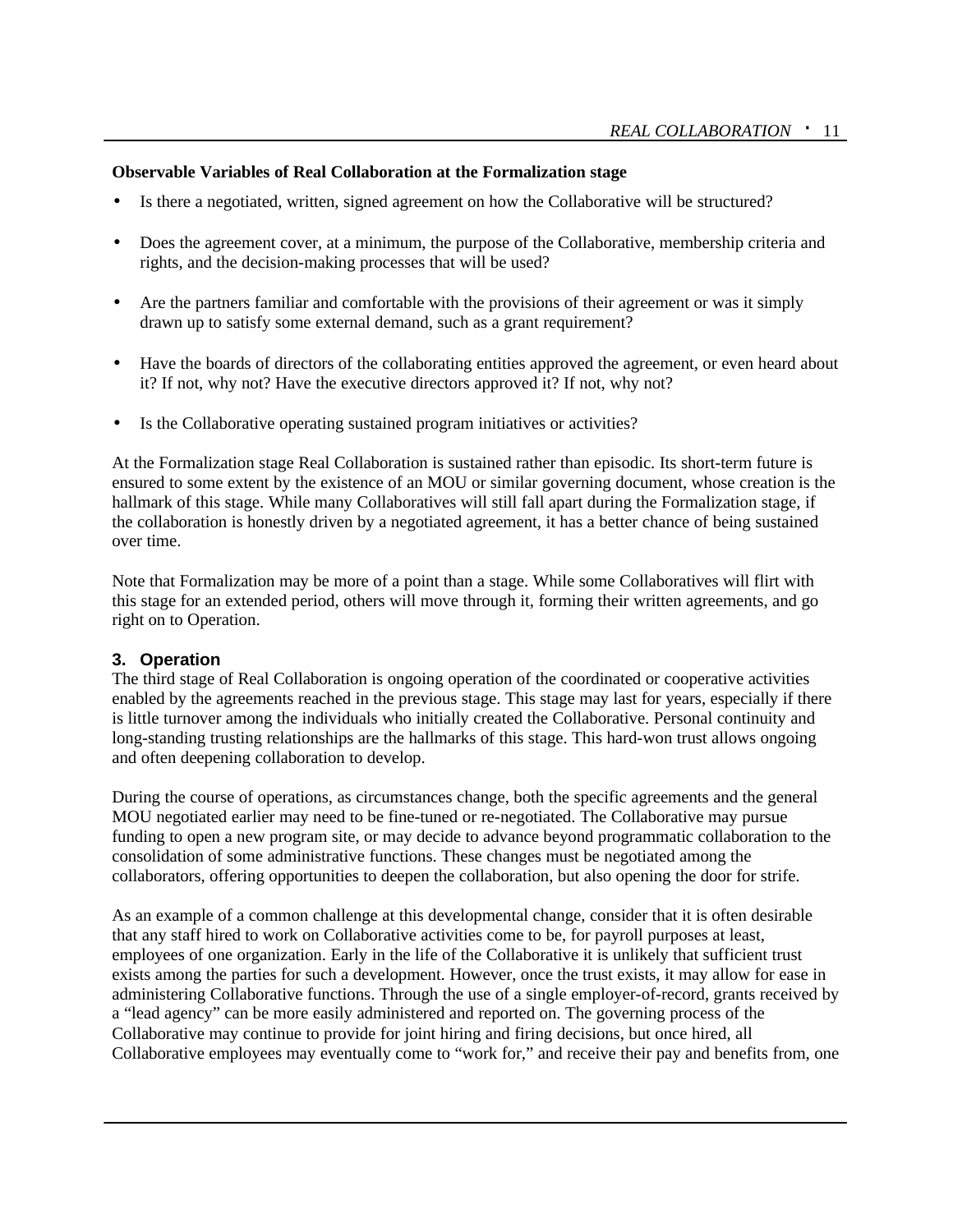entity. This arrangement is particularly attractive when one of the Collaborative partners is a public agency. Says one veteran of public school-based services collaboration:

> *The school [a public elementary school in an inner-city neighborhood] had access to federal grant funds that our nonprofit could not independently apply for. But they did not want to manage these funds through the school district, which was notorious for inefficiency, and occasionally, fraud. So, some grants the school applied for and simply subcontracted to us, while others we applied for jointly, stating in the proposal the school's preference that we be the lead agency, and manage the funds.*

*In this way we substituted our overhead cost for the District's, and were also able to avoid civil service requirements and thus hire and fire people more easily than the District would ever have been able to do. I think this one provision of our arrangement, more than any other, accounted for the success of our Collaborative over the years.*

The executive director quoted above modestly does not mention that the school's principal had a very high level of confidence in him, born out of his long and positive track record in the community. In fact, the Collaborative had been in existence for more than a year before this fiscal lead agency arrangement came into being.

It is of note that successful operation among several parties often, but not always, requires a lead agency. This can be one of the most contentious issues a Collaborative faces during the Operation phase. Nonprofit leaders are conditioned to think in terms of budget size and thus to prize budget growth. Moreover, they are often suspicious of one another. This is even (or perhaps especially) true regarding their collaborators. Thus, for example, the idea that another nonprofit organization is the recipient of grant funds for the Collaborative, which means, at least in part, that it is receiving funds in "our" name, does not sit well with many nonprofit leaders. An arrangement in which the lead agency requires a subcontract, then doles out the funds to the other collaborators, is often, while necessary, highly unsatisfactory to the nonprofit leader on a quite visceral level.

Faced with a necessity of deciding on a lead agency in order to meet a funder's requirements, the nonprofit leader may acquiesce, but that does not mean his or her concerns, and even resentment, have evaporated. Obviously, and sadly, this situation is made worse when the lead agency treats the subcontracting entities on a less than fair or equal basis.

This is another reason why it is important that the role of the lead agency, if any, as well as the process for making major decisions, be spelled out in the MOU. If no lead agency has been chosen previously, the closer working relationships of the Operation stage may require the designation of one now.

#### **Observable Variables of Real Collaboration at the Operation stage**

• Are collaborative activities actually taking place "on the ground" or is it only a "Paper Collaborative," used by the members to raise grant money? In other words, have the partners reached a stable level of collaboration, or has the Collaborative merely become inactive over time? From a funder's distance, inactivity can quite easily be mistaken for stability.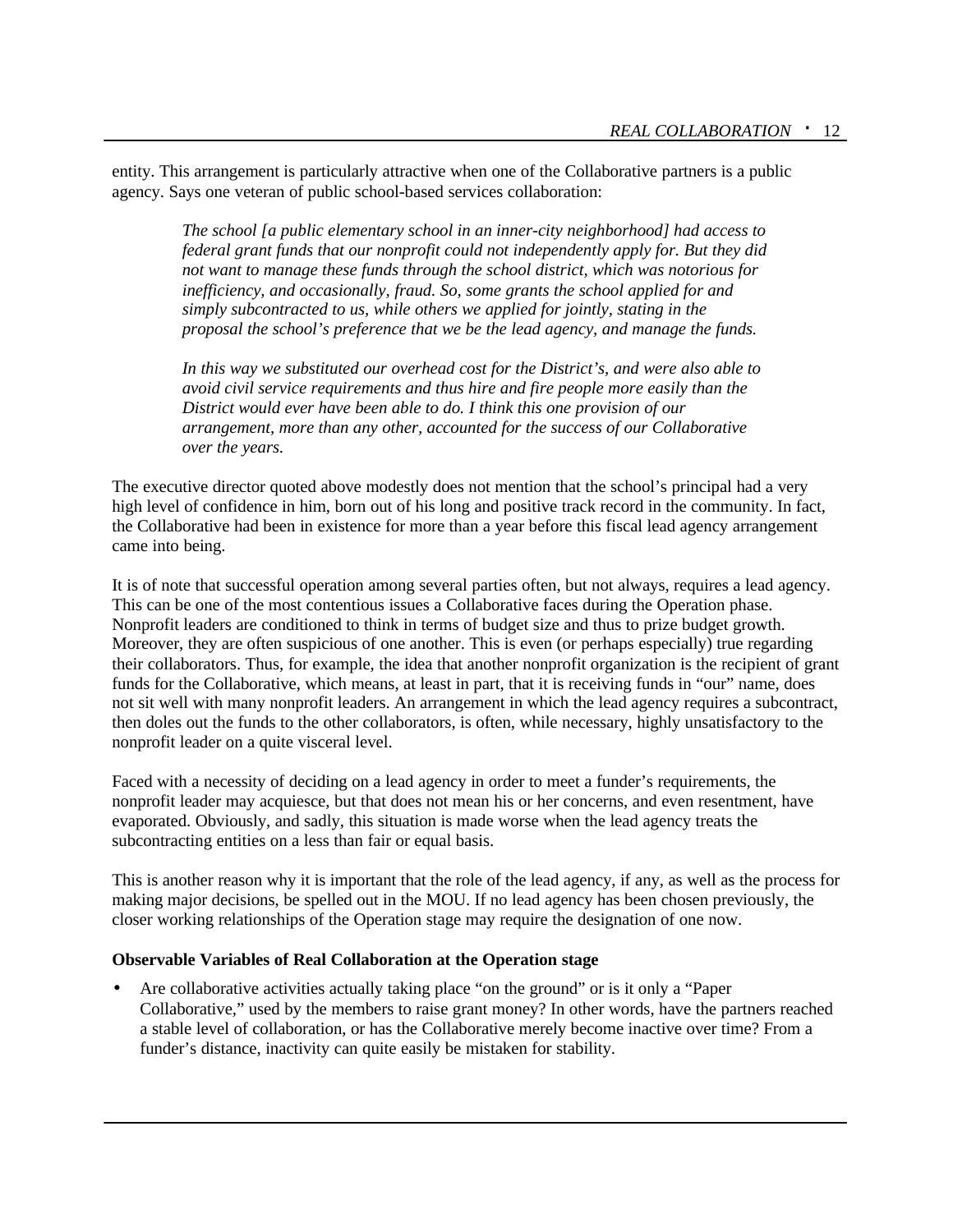- Is the governing board or steering committee meeting regularly and tackling important issues? Are minutes of these meetings taken and distributed?
- Has there been significant turnover among the founders of the Collaborative (because either they left their job or simply stopped participating in the process)? Have they been replaced?
- If there has been significant turnover among the founders, how has this affected the operations and governance of the Collaborative?
- Is the Collaborative still grant-dependent? If an initial grant was made and this funding has ended, or will soon end, how does the Collaborative carry on or plan to carry on its shared functions?
- Is there a professional staff person designated as coordinator of the effort, with some significant portion of dedicated time for overseeing the operation of the Collaborative?

Ongoing operation of significant activities, within a stable organizational structure, is the hallmark of the Operation stage. The great challenges of this stage include the loss (through the ending of a grant) of the initial funding that may have launched the Collaborative, and the ongoing ability to address the inevitable conflicts that will arise in the group as it works together.

If the Collaborative survives for a long time, some original member organizations may drop out, while others may be added. This may occur through changing organizational priorities, or as a result of a shift in the programmatic needs of the Collaborative itself. Also, if the Collaborative survives long enough, it is inevitable that some, and eventually all, of the founding Collaborators will move on to other jobs, retire, or otherwise drift away. These dramatic developments may bring the Collaborative to a crisis point. Depending upon how the crisis is addressed and whether it is successfully resolved, the next developmental stage may be either the Institutionalization of the effort, or its termination.

#### **4. Institutionalization or Termination**

The trigger for institutionalization is often the departure of key movers in the Collaborative. When this occurs, if the Collaborative has intrinsic value, and if it has built a constituency within the collaborating organizations, it will need to move from a leader-focussed, individual-driven paradigm to a more institution-focussed structure. Take, for example, the transition from one executive director to another in a typical, healthy, nonprofit organization. The transition does not usually lead an organization to forsake its traditional programs or funding sources. However, it can result in the abandonment of years-long collaborative relationships. If the new executive does not him or herself value the Collaborative, and if there has not developed a constituency within the organization or the larger community that argues for its continuation, the effort is likely to be abandoned.

Since so much of the success of any Collaborative grows out of the (hopefully) positive relationships of the individuals involved, any changes in the core founding group can lead to a crisis. The leader of one organization may feel her comfort level with the Collaborative grows primarily out of her trust in the leaders of the other organizations (remember the two executives who began by alternating meeting attendance). When one of those key figures leaves, the remaining founders may distrust the established process of the Collaborative to adequately protect or advance their own organization's interests. One nonprofit leader put it this way: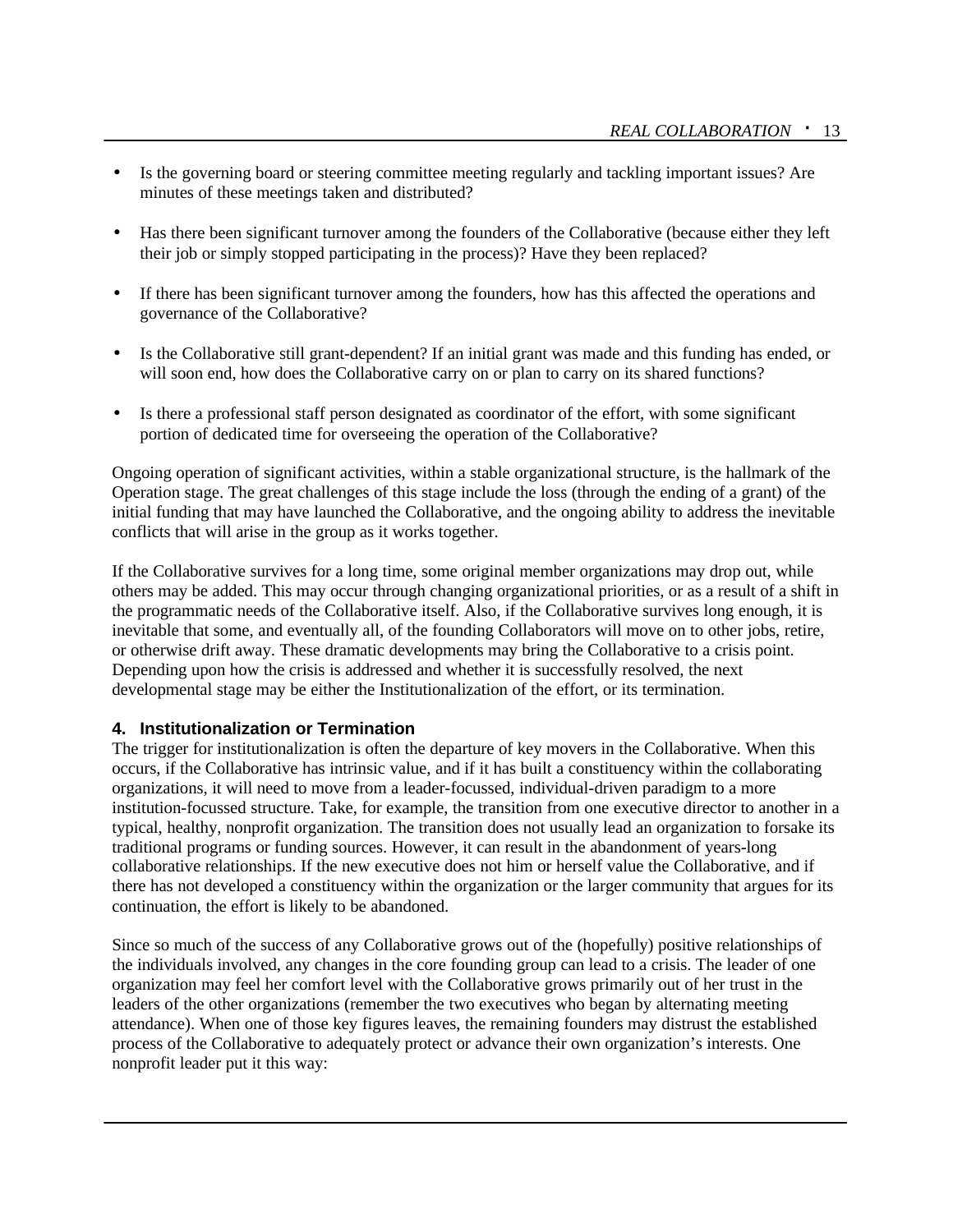*We had worked together for three years. Then the grant ran out and at about the same time Jose left to take a choice political job that he had long sought. We missed him, and I realized that in my mind the relationship with [his organization] was really the relationship with Jose. That perception, coupled with the upcoming financial crisis due to the grant ending, pretty much killed the Collaborative.* 

This is the true "acid-test" for a mature, successful Collaborative. The situation is analogous to that of a nonprofit organization upon the departure of a long-time, well-loved executive director. This is a crucial developmental test for the entity. It is a defining moment in the organization's life. Does the nonprofit begin to fall apart? Or, has a strong infrastructure been built, and have a sufficient number of people been brought together, to ensure that the organization (or the Collaborative) continues?

On the other hand, there is no reason every Collaborative should exist in perpetuity. It is not necessarily a failure if the transition from stable operations to institutionalization is not accomplished. The Collaborative may have outlived its useful life. Or, there may have remained more to do, but the present structure was no longer the right vehicle. In this case, the most important question is how well, and in how orderly and conscious a manner, the termination is accomplished. Often, an "end" is never actually decided upon. The organizations simply drift apart over time, cease meeting, maintain the barest of communication around any remaining jointly funded projects, and return to their pre-Collaborative level of relationships.

Sometimes the termination of a Collaborative is more precipitous. Termination might be occasioned by the arrival of a new executive director or the admission of a new Collaborative partner. The termination may also be the result of long-simmering differences that flare up once a peacemaker has left. In either case, if the end is not planned, the functioning of the Collaborative members' programs may suffer in the transition out of existence.

#### **Observable Variables of Real Collaboration at the Institutionalization/Termination stage**

- If the founders have moved on, does the Collaborative continue to function effectively?
- Does the Collaborative receive core funding from the collaborators as a regular and predictable event? Or is it still only a vehicle for bringing money to the collaborators through opportunistic grant seeking?
- How are decisions made? Is the governing process the central decision-making function, or do the individual collaborators still make decisions on their own and then report them to the Collaborative?
- If the transition from founders to new leadership leads to termination of the Collaborative, how well is this handled?

This last stage of Collaborative development portends the greatest changes in the effort since its founding. Will it negotiate the challenges brought by a changeover in the founding leaders, and demonstrate its acceptance by the organizations themselves, or will it drift apart and ultimately cease functioning?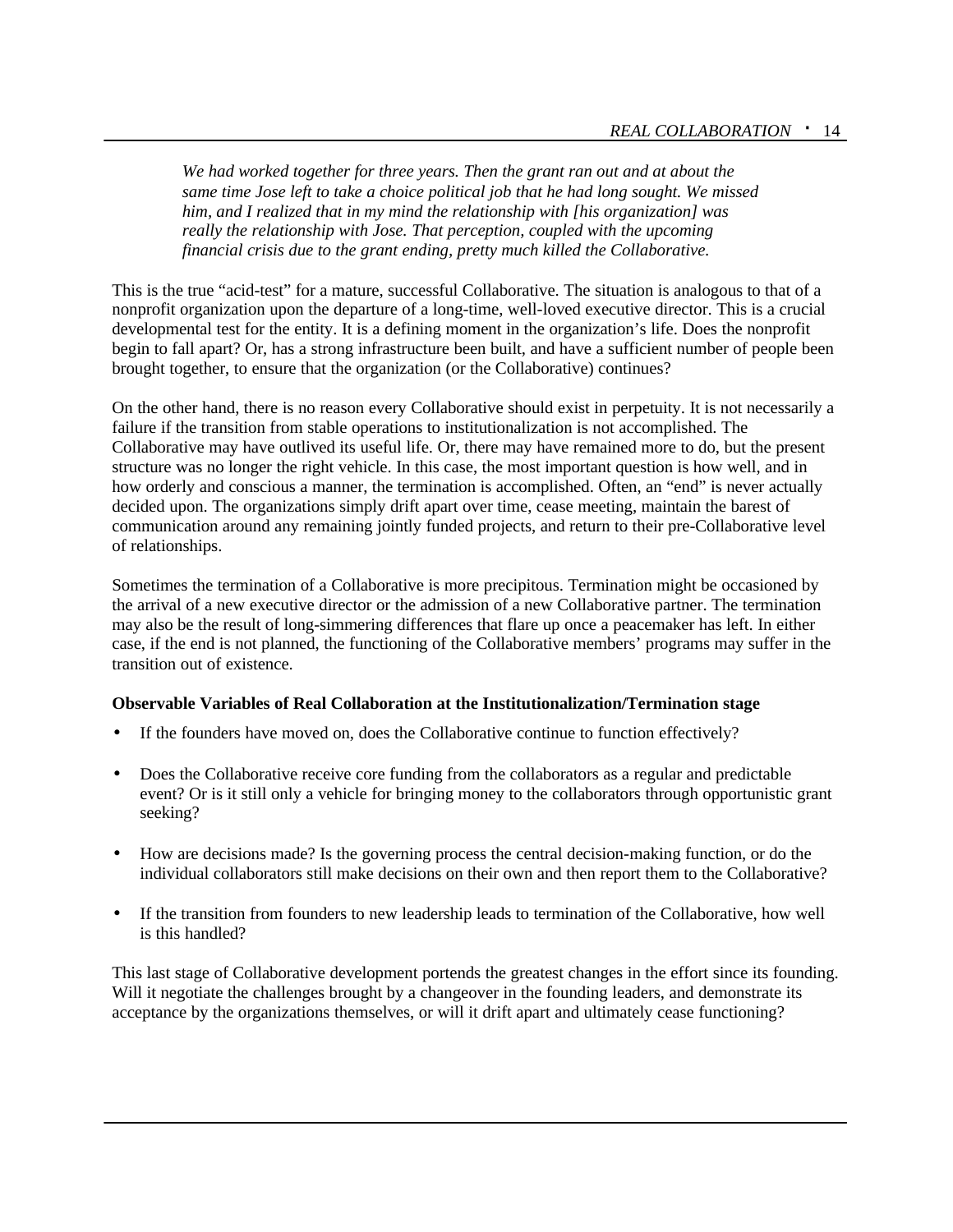#### **Summary**

In summary, these stages represent a model of development, not a recipe. Many Collaboratives will remain for extended periods at the Operation stage. Others will reach the point of Termination, only to return to Formalization and begin anew. As with any developmental model, aspects of different stages will often be present at the same time. No strict chronological sequencing can eliminate the messiness of human interaction.

| Developmental           | Inspiration      | Formalization        | Operation                                          | Institutionalization                         |
|-------------------------|------------------|----------------------|----------------------------------------------------|----------------------------------------------|
| <b>Hallmarks</b>        | Stage            | Stage                | Stage                                              | or Termination                               |
|                         |                  |                      |                                                    | Stage                                        |
| Collaborative character | Fluid/Creative   | Sustained            | Continuity                                         | Owned or dissolved                           |
| Structure               | Informal         | MOU-driven           | Stable structure<br>Flexible MOU<br>may be revised | From leader focus to<br>organizational focus |
| Leadership              | Key leaders only | Other staff involved | Lead agency<br>selected                            | Founders leave<br>Staff coordinator in place |
| Funding                 | No Funding       |                      |                                                    | Initial grants end                           |
|                         |                  | May or may not seek  | May or may not                                     | Core funding from                            |
|                         |                  | funds                | seek funds                                         | members                                      |

#### **Stages of Real Collaboration**

# **Challenges facing grantmakers involved in collaborative initiatives**

Several common problems face grantmakers encouraging collaboration, either as a mode of implementing a content-based initiative or as a tool to foster consolidation among nonprofits within a field. This section will identify some of these challenges and describe their origins. Subsequent sections will suggest strategies to overcome these potential hurdles.

#### **1. The Challenge of Funder Encouragement.**

Whenever a funder suggests a new idea or strategy to its grantees, some of them will take it as tantamount to an order. Some grantseekers honestly feel that they must implement funder suggestions if they wish to continue receiving support (occasionally this may be true). Other nonprofit leaders believe that any idea coming from the rarefied atmosphere of a philanthropic foundation is likely to be better than their own "in the trenches" thinking, and so willingly follow the funder's lead. Still others consider a funder's idea as the key to unlocking the treasure box of future grant funds. For example, after the Harvard Business Review "Virtuous Capital" article sparked grantmaker thinking about the venture capital model and strategic grantmaking, grantseekers started (and have continued to this day) pitching their proposals as examples of the "new" philanthropic venture capital model.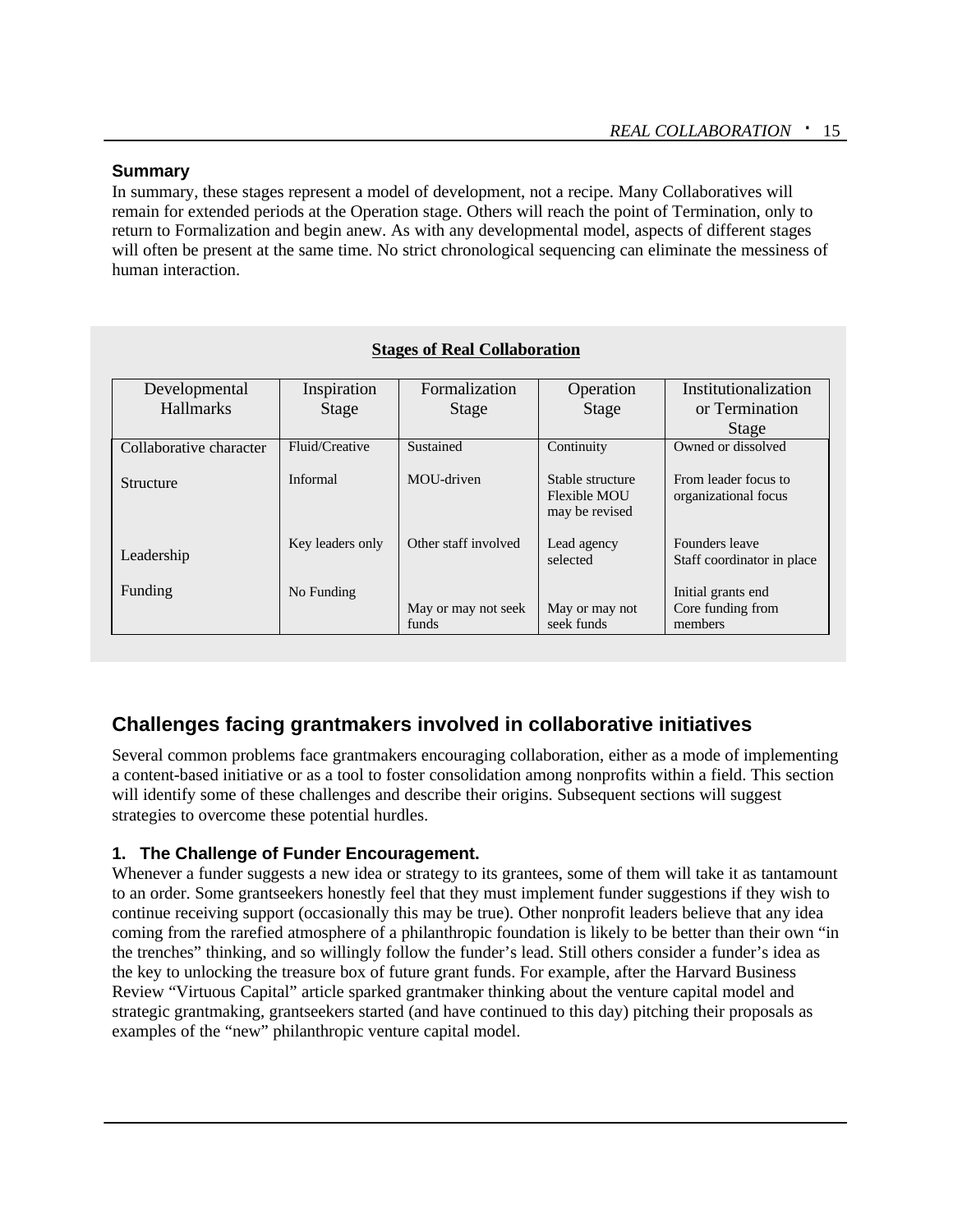None of the above motivations is likely to produce Real Collaboration. As stated earlier, Real Collaboration requires a commitment from participants that cannot be mandated, coerced, or faked. The grantmaker's challenge is both to recognize the true motivation of the grantee and to find an appropriate way to offer encouragement for partnering, experimentation and change without inducing either slavish compliance with the funder's goals or fostering grant-seeking opportunism.

#### **2. The Challenge of the Personalities of Nonprofit Leaders**

Successful nonprofit leaders, particularly executive directors, are typically tough-minded, entrepreneurial, independent, and forceful individuals. These attributes seem to be essential for success in the difficult, competitive, demanding world they inhabit. Given the pressures exerted on executive directors by their boards, staffs, funders and constituents, this should come as no surprise. Yet someone who can survive and thrive in this environment, who lives by his or her wits, who is accustomed to thinking on his/her feet, to being the person who "calls the shots," and who is fiercely competitive, does not necessarily make a natural collaborator. The demands of the leadership role may in fact militate against the development of a collaborative style when going outside the organization.

This phenomenon is not much acknowledged in the nonprofit sector. The common perception is that nonprofit leaders are born collaborators and community organizers, relatively selfless and heavily process-oriented. The nonprofit world is not supposed to breed competitiveness, envy, or gold-digging. The reality is quite different. Even leaders who are process-oriented internally, devoting substantial energy to team building and democratic process with their staff, may be highly competitive outside the organization. When faced with a new undertaking, the reaction of many nonprofit leaders is to determine how best their own organization could respond, not what other nonprofits need to be involved in a coordinated response. One executive director of a mental health organization said:

*"I hate going to these Collaborative meetings; they are just a waste of time. My organization could do all of this more easily, better, faster and cheaper than the ten members of the Collaborative, but we couldn't get funding to do it on our own."*

Take the example of the executive director of a small nonprofit organization that provides counseling services. Faced with very small operating margins, and negligible reserves, he determines that his low income counseling clients need childcare services in order to seek employment. This executive director is more likely to try to start his own fledgling childcare center than to consider partnering with an existing center, buying slots from it, or jointly pursuing funding to expand the existing childcare center's capacity. This "go it alone" style is compounded by the lack of sound planning in many nonprofits, leading to an attitude that just about anything fits under the mission, so long as there is the prospect of it attracting money.

Contrast the foregoing with the strategy of software king Bill Gates, who is clear that he makes software, not hardware, despite the fact that Microsoft's size, branding and market position could probably let it become an industry leader in that field as well. Whenever Microsoft even considers going into the hardware business, as it has in some limited ways, it is through an alliance with an established hardware manufacturer.

#### **3. The Challenge of the grant itself**

Another challenge facing any grantmaker interested in supporting the development of collaboration is how to make a grant that encourages and advances Real Collaboration rather than one that merely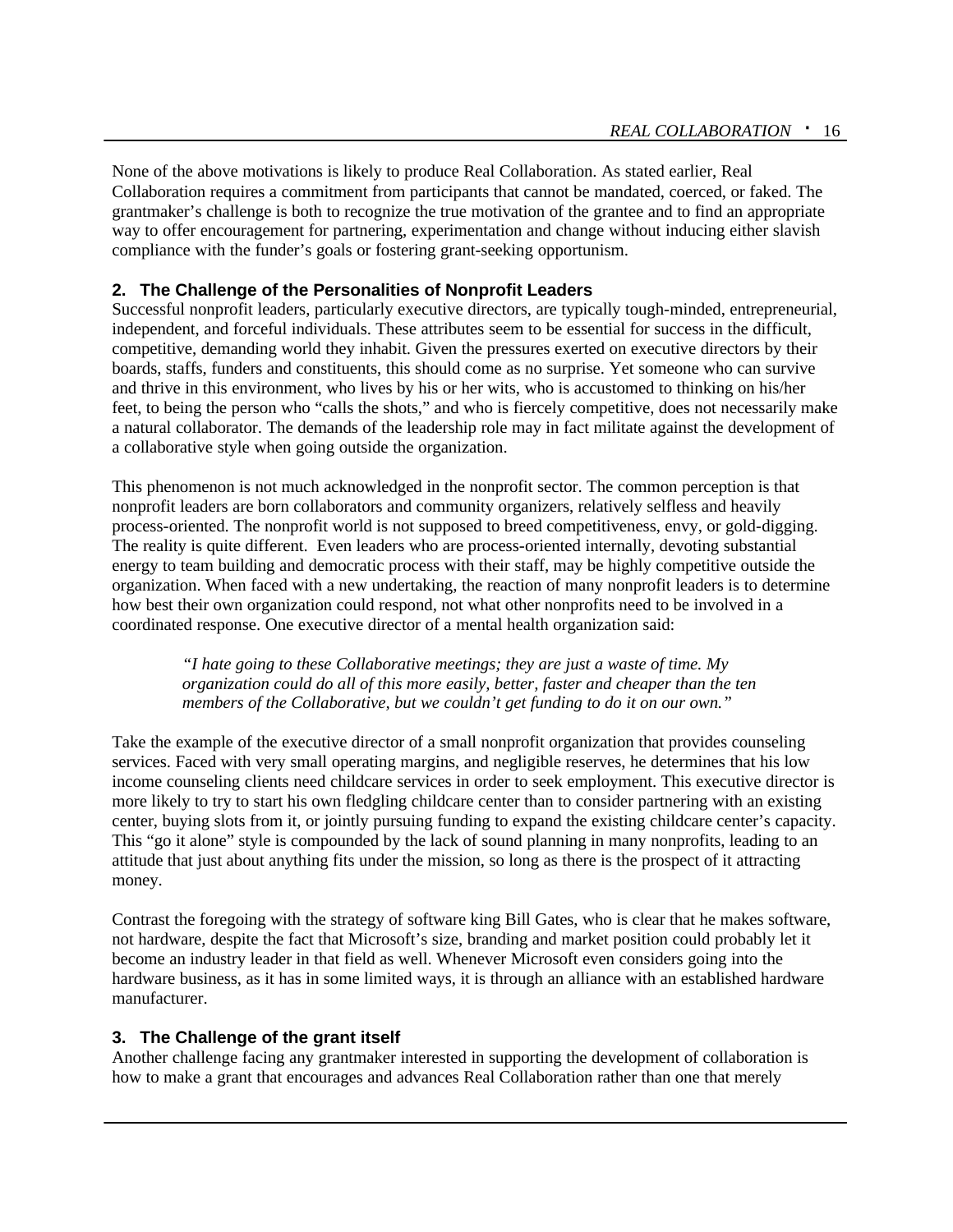encourages and then rewards grantseeking? As stated earlier, a grant cannot "create" collaboration. At most, a grant can enable would-be partners to come together for purposes of exploring the possibility of collaboration, and then assist in its implementation.

The question for the grantmaker interested in encouraging collaboration remains what to fund? Let us consider a common approach to supporting collaboration: a grant that, in part, pays for a portion of each collaborating executive director's salary for a period of time, "to enable collaboration." This approach, while well intentioned, is almost certainly doomed to failure. Why? Assuming each of the parties already draws a salary, what is the point of a subvention so that the nonprofit leaders can come together to negotiate the terms of their relationship? Is not their common purpose to create a partnership that will benefit their organizations? If they perceived a benefit to their organizations from the collaboration, would they not be willing to invest their time in it regardless of grant support? Isn't this what executive directors are paid to do? The fact that an organization seeks such grant support indicates a possible lack of seriousness. The grantmaker must ask the question – is this just another way to bring in grant dollars?

The formation of a Collaborative requires a great deal of time from the organizational leaders, no question about it. But their salaries are a fixed cost. Does the organization experience any actual incremental salary costs because of the Collaborative's meetings? Not unless it takes the highly unlikely step of hiring someone to fill in the time the executive director spends at Collaborative meetings, or, even less likely, gives the executive director a raise for attending Collaborative meetings.

In response to this concern, grantseekers will argue passionately that executive directors are so overworked and overburdened by their present workload that they cannot afford to undertake the collaboration process without direct grant support for their time. The substance of the complaint is bona fide, but the proposed solution, money, while it would certainly be welcomed, does not address the problem of how to allocate a different limited resource, the nonprofit leader's time.

This approach to grantmaking (subventing fixed costs) only encourages grantseeking. While finding funds to cover indirect costs, such as the executive director's salary, is an ongoing, necessary and often difficult task at most nonprofits, it should not be accomplished under the banner of supporting collaboration. Making this kind of grant sets up the wrong expectations and motivations for the grantee. It should be avoided.

The question remains, what are some reasonable costs a funder might in fact support in the early days of the formation of a Collaborative? In general, any new out-of-pocket cost associated with forming the Collaborative should be considered for support, while the subvention of any existing fixed cost should be entirely avoided. New out-of-pocket costs might include:

- meeting space rental for a specific purpose (not the conference room of one of the collaborating agencies, that's a fixed cost, but if the collaborators want to arrange an off-site meeting to allow themselves to begin to work intensively together);
- meeting facilitation and professional consultation;
- site visits to functioning Collaboratives in other communities;
- purchase of written resources.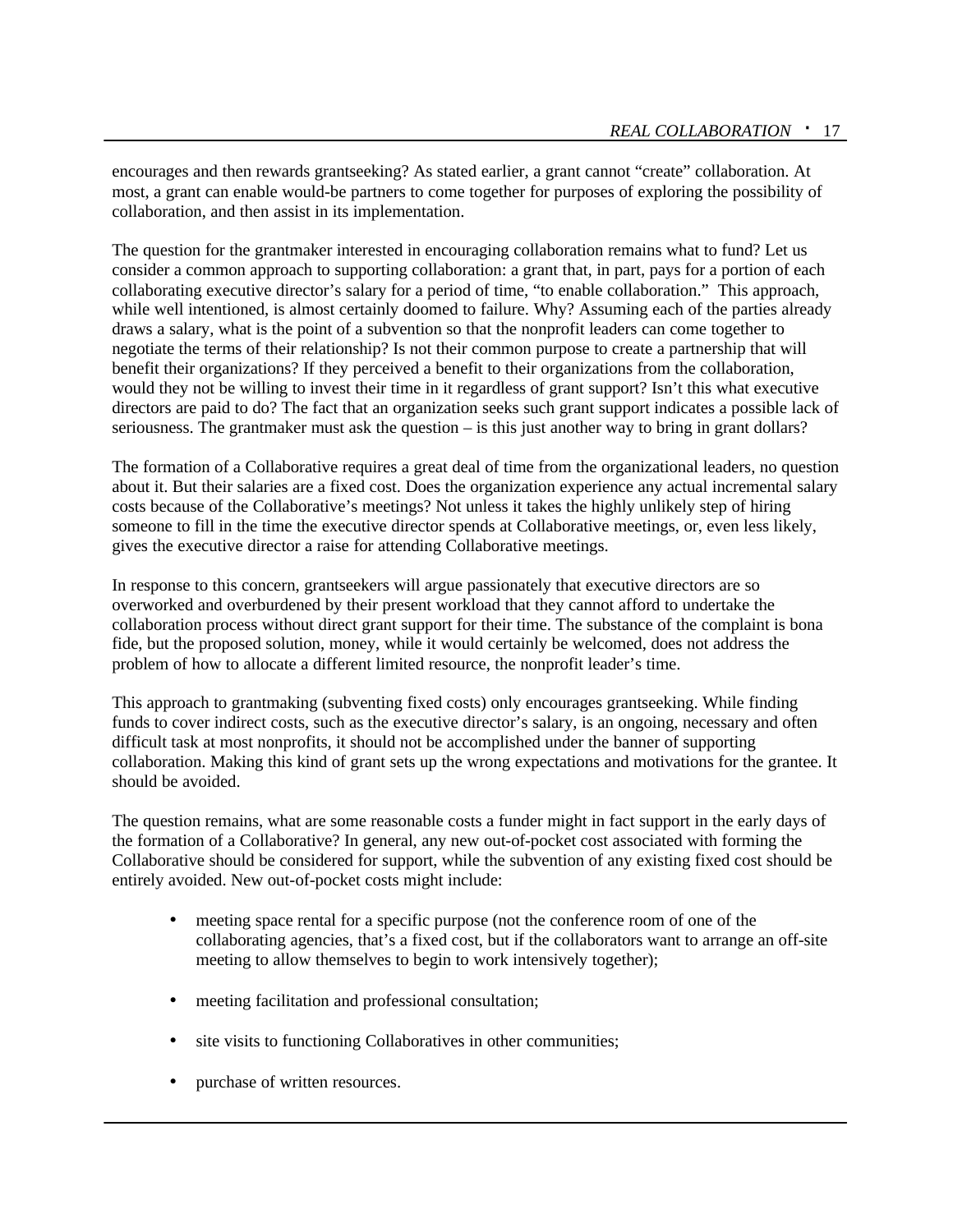The decided shortness of this list of possible items to support points out the general challenge to grantmakers who would encourage collaboration. Early on, the costs for collaboration are principally the time of the staff, and possibly of the board members, who will be the participants. These are fixed costs of the organizations. Therefore, grantmaking at the early stages of collaboration is not especially useful or critical to its success. In fact, one could fairly ask whether the collaborators might not wish to move the effort along a bit on their own before seeking any external funding. The actual out-of-pocket costs are so minimal that they do not constitute a barrier to collaboration if not funded.

However, a cursory reading of a sample of grant proposals seeking support for the initiation of collaboration, as well as a review of funder RFPs requesting these proposals, would cause one to believe that the financial burdens imposed by beginning the effort are significant. These documents argue that only with grant support can these financial challenges be met. However, as explained above, while early stage collaboration is time-intensive and difficult, it mostly requires the deployment of fixed cost items, such as staff, to the task. If time is short, or an organization is already short-staffed, this will be a stumbling block. However, subventing a percentage of the executive director's time for the negotiations period simply will not alleviate this very real crunch.

In fact, given all the potential downsides to early stage collaboration grantmaking, it could be argued that the modest assistance that can be profitably given at this point is not worth the risk of encouraging a collaborative effort that is not heartfelt. However, once a Collaborative has advanced beyond the Inspiration Stage (see below) there will be greater opportunities for lending support, in the form of joint or coordinated staffing, web-based communications tools, infrastructure and systems support, and program enhancements.

*As a community organizer long ago I was taught that one of the biggest crises we can experience in our tenant organizing efforts is when we get our first foundation grant. If the effort is not solid, and by that I mean really entrenched in the community, when the grant arrives, everyone will start to fight over the money, and the whole organizing effort could actually fall apart – because we succeeded in getting a grant. The same thing applies to Collaboratives.*

This quote illustrates a significant peril of early grant support for collaboration. To paraphrase the old adage, money is truly the root of much evil in the nonprofit world. A grant to a nascent Collaborative usually presents many more opportunities for disagreement and hard feelings than for relationship building. Moreover, if the collaborative relationships initially revolve around getting and spending grant funds, the leaders are not likely to focus on the more important relational and content-specific questions before them.

A focus by grantseekers on early funding may also reveal a lack of commitment to the collaborative enterprise. How important to the nonprofits is the Collaborative if they cannot even meet to plan its future without third party financial support? This is the kind of question grantmakers must ask themselves often. How important is the desperately needed strategic planning process that cannot occur without a \$20,000 grant? How essential is the search for a new executive director to lead a \$3 million organization, which cannot move forward without a \$40,000 grant? How critical is the new collaborative venture among four organizations that cannot meet without a \$75,000 grant?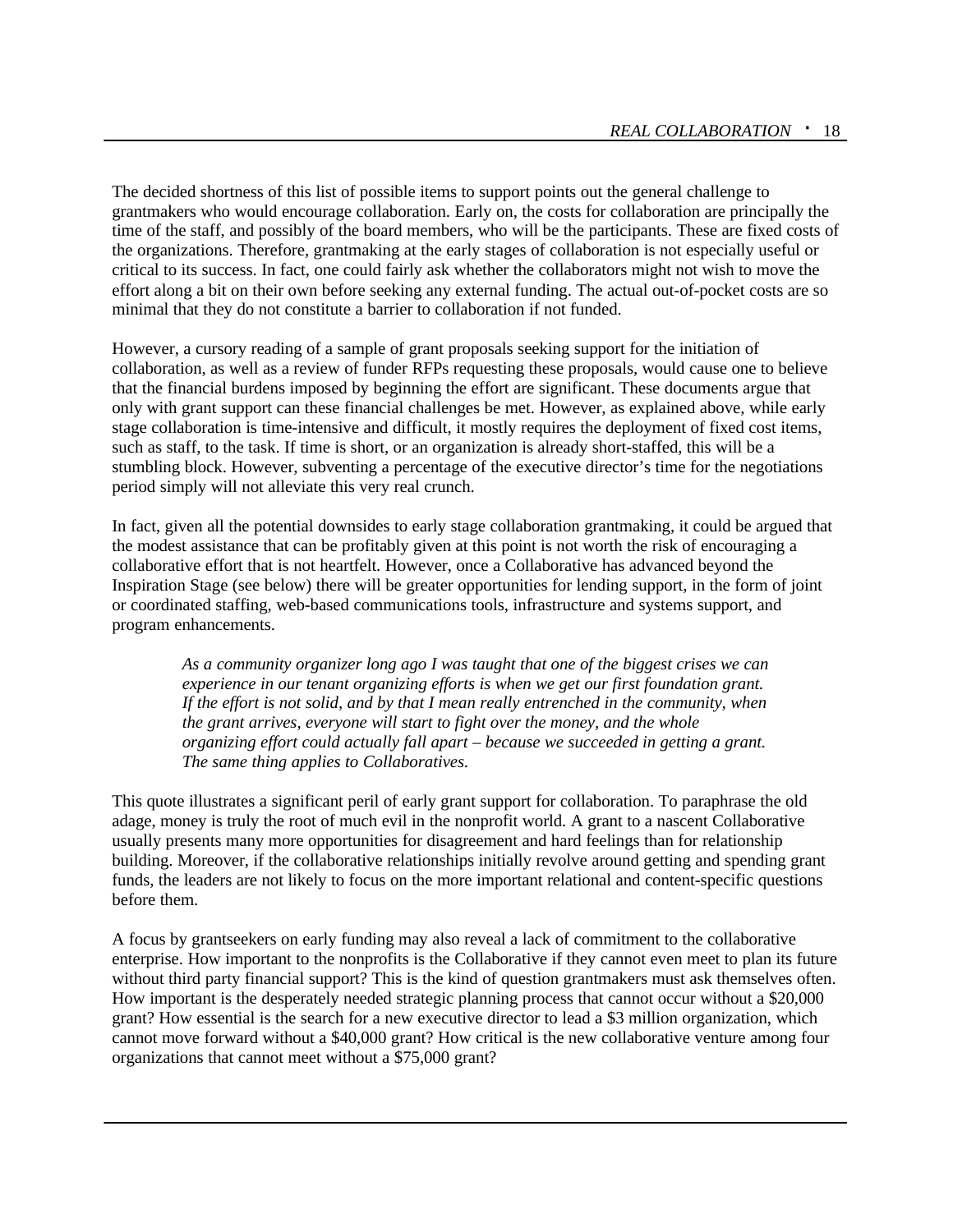Grantmakers must look behind the request to discern the underlying seriousness of the grantseekers. Are they investing their own money in the effort? Are they moving ahead prior to the approval (or, better, the submission) of the grant request? Will the process move forward wit or without your support?

#### **4. The Challenge of the Timing and Structure of the Initiative**

One frequently tried but nonetheless difficult way to encourage Real Collaboration is through a Request for Proposals (RFP) process. RFPs typically include a fairly short time frame (ranging from a few weeks to a couple of months). These timeframes are usually adequate for a single organization to develop a solid programmatic proposal, however, if they require a collaborative response from several organizations, they can set in motion an unhelpful chain of events.

First, each of several nonprofit organizations in a given community receives a copy of the RFP, scans it, and determines that it wants to apply for the funding offered. It looks, at first blush, like a good fit. Then they read the document more closely and discover that a Collaborative must apply (this may be either an absolute requirement of the funder or the RFP may indicate that "preference will be given to collaborative proposals"). Although the nonprofit leaders reading the RFP probably already belong to numerous Collaboratives, and certainly are aware of the existence of many others, they quickly determine that they had better start a new one for this specific project. Typically, if the RFP introduces the XYZ initiative, the new Collaborative is named the Anytown XYZ Collaborative, lest the funder miss the point that this new Collaborative's sole raison d'etre is this initiative.

Next, the members of the nascent Collaborative come together for a series of extended discussions. Not everyone can attend each meeting, so the discussions tend to repeat items from the previous meetings, and to be inconclusive. The collaborators review the RFP and consider its focus and terms. They try to "read between the lines," to gain an understanding of what it is the funder *really* wants. Frequently, they discuss the hiring of a professional grantwriter, since either their own skills in this area are lacking or the time constraints presented by the RFP make it impractical for them to write the proposal themselves. They spend time negotiating how to select and then pay the grantwriter. They may bemoan the fact that there is not enough time to fully develop either the programmatic concepts of the initiative or the organizational underpinnings of the Collaborative. They console themselves with the hope that the grantwriterconsultant will address the most important of these points, for review by the members of the Collaborative prior to submission to the funder.

Finally, often because the submission deadline looms and the frantic grantwriter is pressuring them for a decision, the collaborators tackle the budget question. They have put off the inevitable as long as possible. Sometimes the parties determine that one or another organization has a larger or smaller role to play in the initiative, and thus should receive more or less than a proportionate share of the grant funds. In a great many incidences, however, since the major motivation for the Collaborative's existence is in fact the availability of the grant funds, the only way for the Collaborative to remain together is to use the following formula to determine fund distribution:

#### $X/Y = Z$

(where X equals the dollar amount sought in the proposal, Y equals the number of Collaborative partners, and Z equals the amount each partner will receive).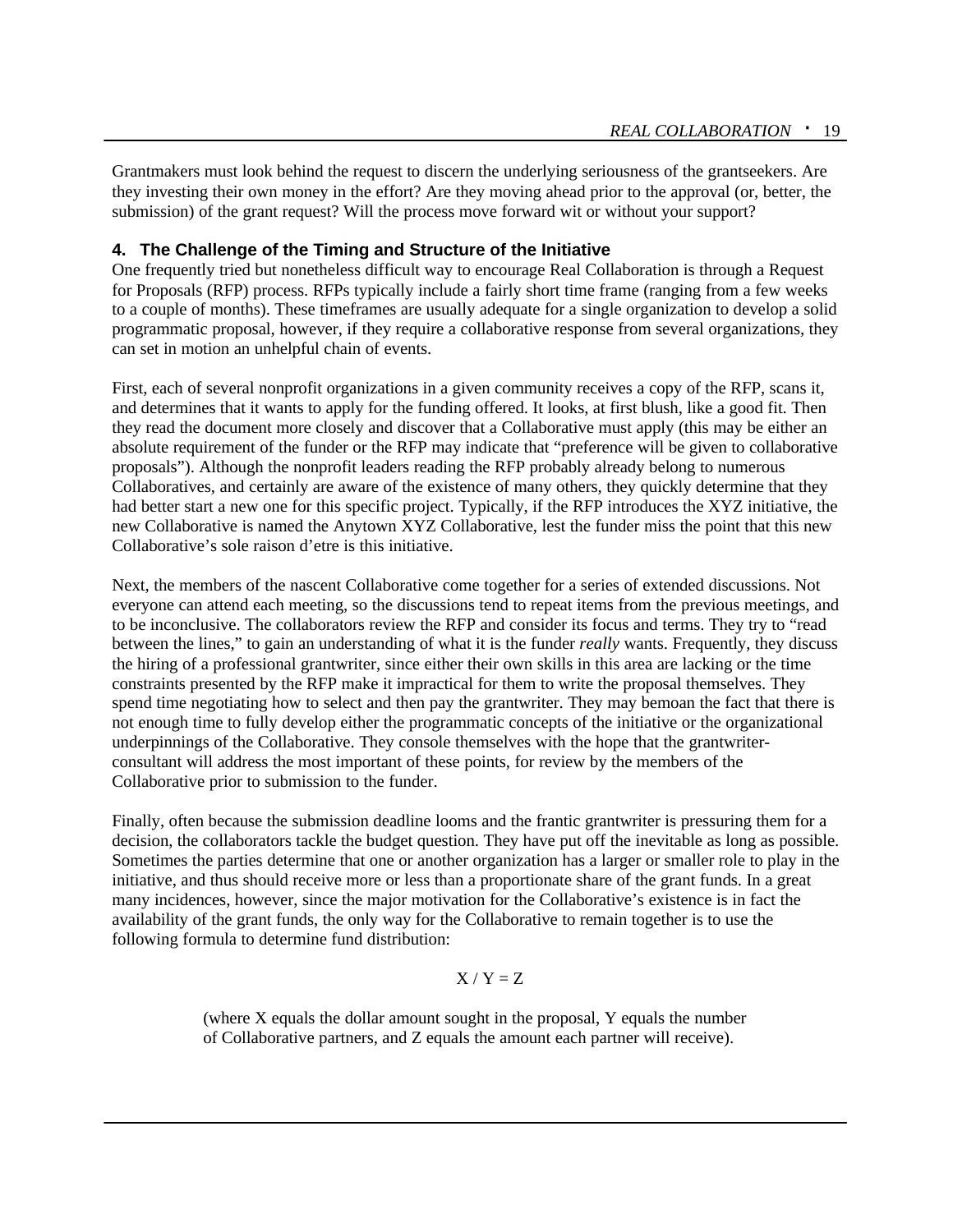Any variance from tacit acceptance of this formula must be fought over endlessly. Thus, with the RFP submission clock ticking, the argument is usually resolved by only minimal variation from the formula.

The following example from my own experience demonstrates the length partners, and funders, will sometimes go to out of politeness, political correctness, or other unique reasons, in an effort to preserve the formula proposed above.

*A Collaborative of four organizations served high-risks infants. At the end of the first year the funder required a renewal proposal. Unfortunately, funding was to be reduced in the second year by 25%. At the end of the first year three of the four organizations had met their objectives, and one had a substantial waiting list for services. The fourth organization had spent its allotment, but, due to bureaucratic impediments (it was part of a large public hospital) had served no mothers and babies. The executive director of the organization with the waiting list argued for elimination of funding for the fourth organization, which had not performed, in order to avoid budget cutbacks in the other three. The Collaborative could not come to consensus, and ultimately the funder stepped in and "to keep the peace" mandated a 25% across-the-board reduction.*

In addition to programmatic initiatives by foundations encouraging collaborative responses to their programmatic RFPs, in recent years funders, or consortia of funders, have issued RFP's for the purpose primarily of encouraging closer collaboration among their grantees. The results of these efforts have been mixed, for the same reasons cited above. RFP's bring out grantseekers, but not collaborators.

Real Collaboration is never an end in itself. It is always collaboration for the purpose of advancing some larger interest. It is difficult enough to develop Real Collaboration when there is the motivation of a larger social purpose, such as lowering the level of school violence or increasing attendance at classical music events. Grantmakers and nonprofit leaders should question initiatives seeking "to encourage collaboration" as their primary outcome. The evidence of past efforts does not suggest a high probability of achieving the desired ends through this approach (see *Beyond Collaboration*).

Thus, with little intentionality, and less planning, the Collaborative comes into existence. Much rests on the ability of the partners to develop a workable structure and solid relationships. Unfortunately, too often, little if any the groundwork for the partnership has been laid. The success of the funder's initiative hangs in the balance.

#### **5. Lack of Support for Real Collaboration**

A growing number of grantmakers offers planning, operational and evaluation support and technical assistance, either through a technical assistance provider, or by allowing the grantees to build these costs into their budgets. However, few funders specifically target the development of healthy collaboration as an area for assistance. It is unlikely that the grantees will themselves identify this area for attention, for reasons cited earlier. Thus, the project is built on an unsound foundation, and when the first, inevitable storm blows, it threatens to collapse.

It is remarkable that through the many instances in which we have observed ailing Collaboratives, never have the participants spontaneously identified a lack of early attention to collaboration-building (or even relationship-building) as a primary cause of their problems. Only after analyzing their situation, and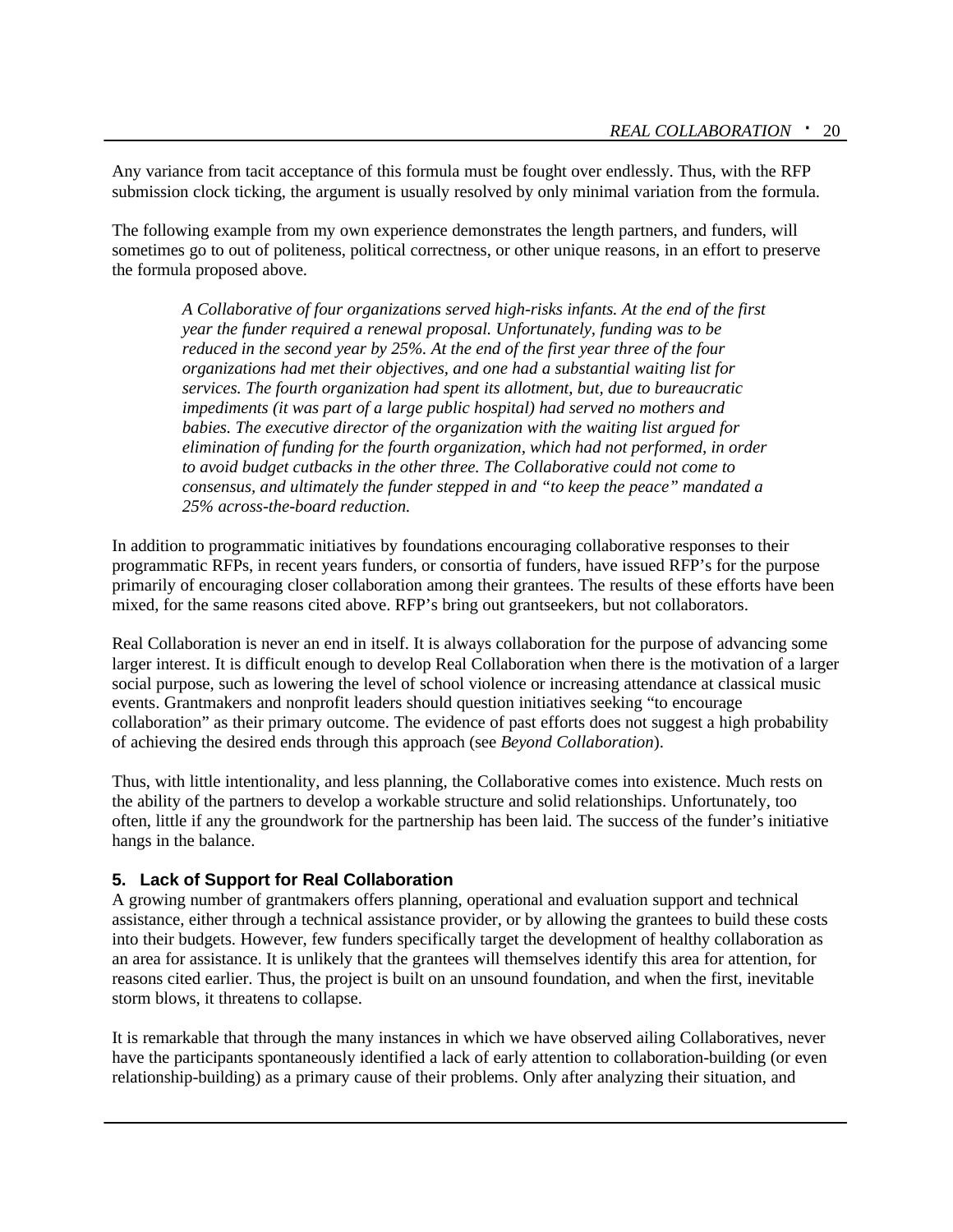retracing the road that them led to it, do Collaborative members come to see their current woes as directly traceable to a lack of attention at the outset to the inter-organizational foundations of the Collaborative. Sometimes these foundations were laid (or not) many years earlier. Often, by the time these realizations occur, so much bad blood has developed, and so much organizational wheel spinning has occurred, that the Collaborative is virtually beyond hope of salvation.

Funders can help their grantees to avoid at least some of these "train wrecks," by investing appropriately in the development of sound collaboration, and by discouraging the formation of grantseeking Collaboratives. This is indeed a fine line to discern. The difference between a grant that encourages Real Collaboration and one that merely rewards grantseeking may be the timing or amount of support offered, the requirement for organizational matching funds, or the limitation of early support to out-of-pocket expenses. The key may in fact lie in deciding not to make a grant until the collaborators meet certain agreed upon objectives.

#### **6. The Challenge of a Lead Agency**

Many collaborative grants are made to one of the Collaborative members, usually called either the "lead agency," or the "fiscal lead agency." This practice developed for the simple reason that it is easier for the funder to process a grant and then track funds given to a single entity than it is to track smaller amounts given directly to any number of collaborators. Alternatively, in some cases the grant is made to the Collaborative itself. This may create some interesting problems since it is relatively rare for a Collaborative, at least in the early stages, to have any legal existence whatsoever, such as a bank account and federal tax identification number, let alone incorporation or a separate IRS tax exemption.

The choice of a lead agency almost inevitably creates tension among the Collaborators. This will happen even if the Collaborators themselves choose the lead agency. Moreover, it will happen even if the lead agency, for its part, expends substantial organizational energy managing the initiative.

*We took on the lead agency role in basically because none of the other partners wanted it. We were the biggest and had the best administrative staffing, so we said "OK, we'll do it." But it has been a nightmare. We get blamed for everything. . . We have to write the reports, and no one gives us their input so we do it in the dark. Then they [the other partners] complain that we have weighted the report toward our own agency's participation. What were we supposed to do? We offered to give the lead agency role over to one of the others but they all said "no way." We're ready to just say "forget it," and walk away.*

Jealousy, suspicion, and ultimately, conflict are likely to arise between the lead agency and the other members. Members may feel the lead agency is exercising too much influence over the direction of the initiative. They may fear it is using the role to maneuver itself closer to the funders, or that it is acting unilaterally or high-handedly in its administrative capacity. They may find that it is in some other way misusing its role at the expense of the other parties.

Despite these problems, the alternative -- no lead agency and thus separate grants made to each Collaborative member -- is often worse. For all its difficulties, the use of a lead agency, and the concomitant practice of making a single grant to an initiative, often leads directly to the creation of a genuine governance function; a forum that the members of the Collaborative can use to work together for resolving all manner of differences. Without this necessity, the members of many a budding Collaborative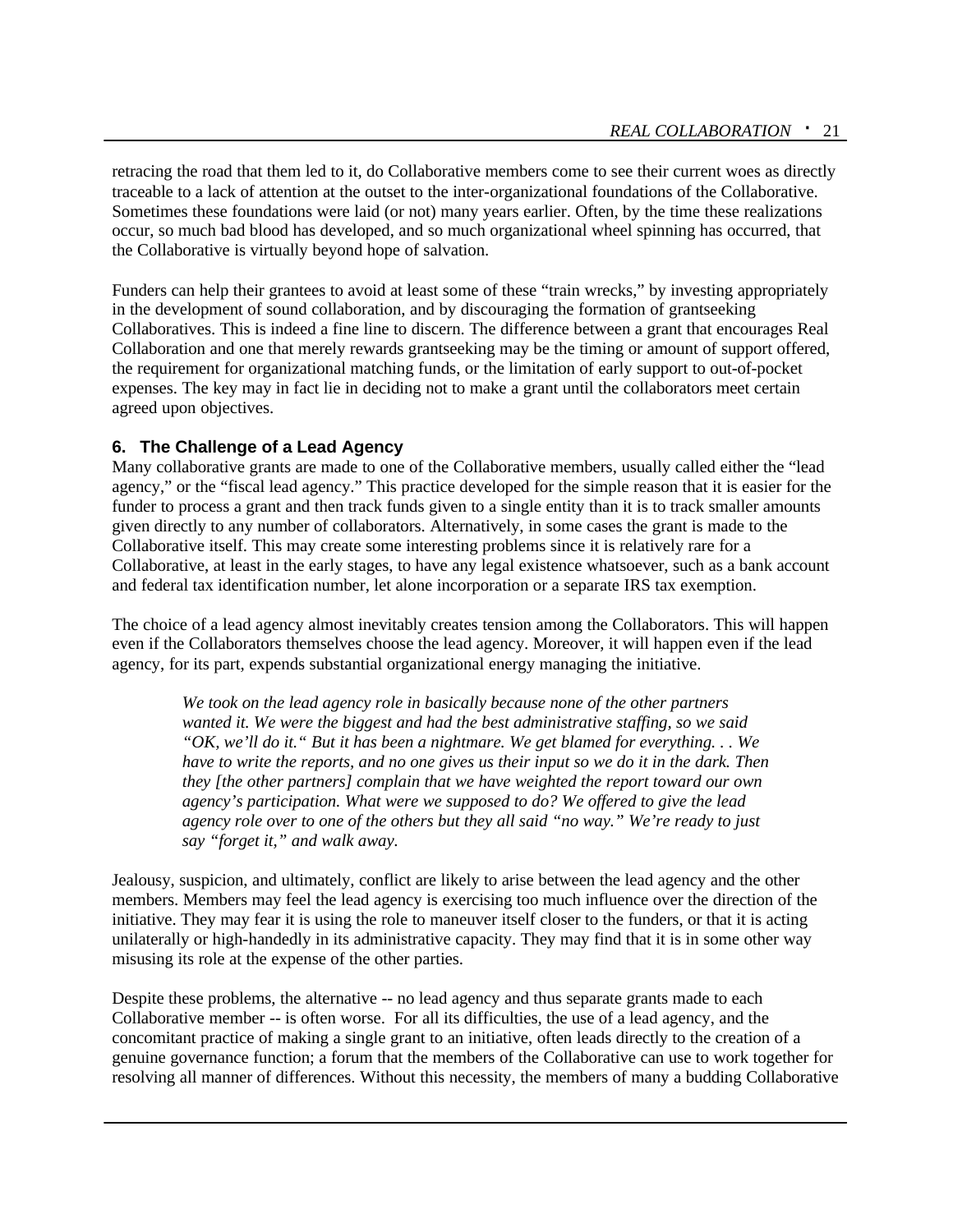would lack any motivation whatsoever to work together. It may not be ideal, but the institution of a lead agency at least creates a "we're-all-in-the-same-boat," situation, where learning to work together may come to be viewed as the best alternative.

## **Grantmaker strategies to help collaborative partnerships succeed**

We have seen how grantmaker concerns are often the impetus for the formation of nonprofit collaborative relationships, for good or ill. But how is the conscientious grantmaker to respond to the challenges posed by those Collaboratives, once formed?

First, let us acknowledge that it is essential that the grantmaker be willing to allow the Collaborative to fail, to die, or to simply fade away. Both grantmakers and nonprofit leaders will misspend a great deal of energy if they try to keep alive every new structure they have created.

Sometimes a Collaborative has fulfilled its purpose, as in this example, which is from my own experience:

> *A school district and several community agencies formed a community Collaborative to provide input and prodding in the construction of a new school. The school was completed on schedule. Instead of declaring victory and disbanding, the Collaborative sought to create a permanent structure to advise the school district on related matters. This function was never envisioned in the formation of the Collaborative and in fact encroached on the charter of several existing, legally mandated community advisory bodies. The ensuing turf battles led to much wasted effort and hard feelings. In the end, the Collaborative squeezed out a place at the table, by usurping a few minor functions previously performed adequately by other bodies.*

Sometimes the external environment shifts, making the issue around which the Collaborative was originally founded less pressing:

> *A Collaborative involving dozens of organizations was formed to combat African-American infant mortality in our community. Whether through our efforts, or for other reasons, infant mortality dropped sharply in several major cities around the country, including ours. The issue moved from the front page to the back burner. The Collaborative lost its steam and seemed to be simply going through the expected motions. People eventually drifted away.*

Sometimes, there is so little "intent to collaborate" that a Collaborative never quite gets off the ground:

*Our Collaborative was formed ostensibly to deal with at-risk youth in our high poverty inner-city community. The precipitant for the formation was actually an RFP issued by a large funder. When our proposal was not the one selected, it was a real blow. But the members continued to meet, again ostensibly to address the needs of high-risk youth. In reality, all the members ever did was to seek other grant funds. It was clear to me, at least, that until and unless these were received, nothing else*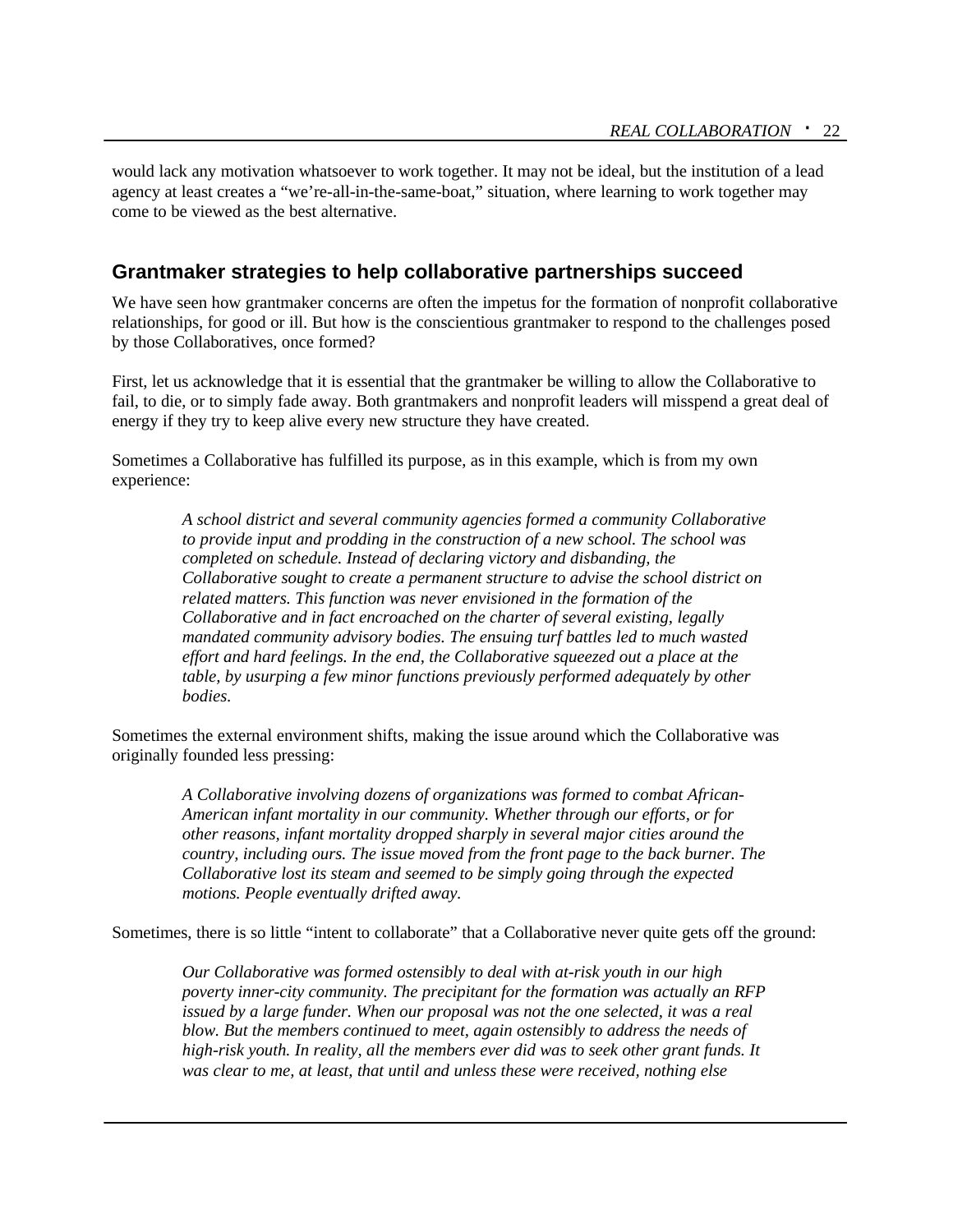*would happen. Eventually, the Collaborative stopped meeting. It was replaced by a new Collaborative, with a slightly different membership, honing in on a slightly different aspect of the at-risk youth problem. Once again, we focused on getting grants.*

As we have just seen, even a healthy Collaborative that develops along the lines of the Real Collaboration model may eventually reach the Termination stage rather than Institutionalization. Whatever the situation, it is important that a funder be willing to allow a Collaborative to die; even one it has invested in heavily. While this can be exceedingly painful, an unwillingness to embrace the end of a Collaborative is at the root of a great many entanglements which might best be described as "attempts to unnecessarily prolong Collaborative life." Grantmakers must recognize that Collaboratives, like nonprofits themselves, have life cycles.

A corollary to this point is that grantmakers need to be equipped with a keen sense for situations wherein nonprofit leaders are themselves trying to prolong the life of a Collaborative that has outlived any usefulness it may have once possessed. The collaborators may do so out of a never-say-die desire to keep trying to make it work; out of a hope that it will continue to attract grant funds; out of fear of a negative funder reaction to a perceived failure; or simply from habit. Helping nonprofit leaders to recognize when it is time to move on is a real service funders of collaboration can perform.

Grantmakers must also accept responsibility for the Collaboratives they have created. If they issue an RFP that encourages the creation of Collaboratives in response, they bear some responsibility for the consequences of this act. Grantees often feel that if they have created a unified response to the RFP, and the grantmaker has in fact funded it, the grantmaker now must help support the continuation of the Collaborative, well into the future.

This is another argument against RFP-mandated collaboration. While there is some merit in the grantees' viewpoint, this does not mean that grantmakers are morally obliged to support the Collaborative, either now or in the future. However, there *is* some ethical obligation to invest adequately at the outset of any Collaborative a funder does choose to create and/or support in order to assist the nonprofits in forming the best Collaborative they can. Given the shakiness of many Collaboratives seeking grant funds, this need speaks for itself. Some funders will see a further obligation to assist their grantees over time or when the Collaborative runs into trouble. Others won't, as in this example.

*Our County government decided to implement Welfare Reform by contracting out large pieces of the human services system They required us to form geographically based Collaboratives in order to be eligible to apply for the funds. Then they gave us three weeks to submit the proposals. We didn't even know the names of the people we were supposed to collaborate with. Only in the last week did the County realize that we were in trouble. That is when they brought in some help to do some last minute consulting triage. But it was hopeless. Eventually, they delayed the whole process and started over, with a longer timeframe. But they never provided any help to the collaborators in getting started, and they still haven't. They never invested a dime in the process.*

Again, the distinction between investing in a helpful way and making a grant that in fact hinders the development of Real Collaboration is often a fine one. Making the right decision requires a thorough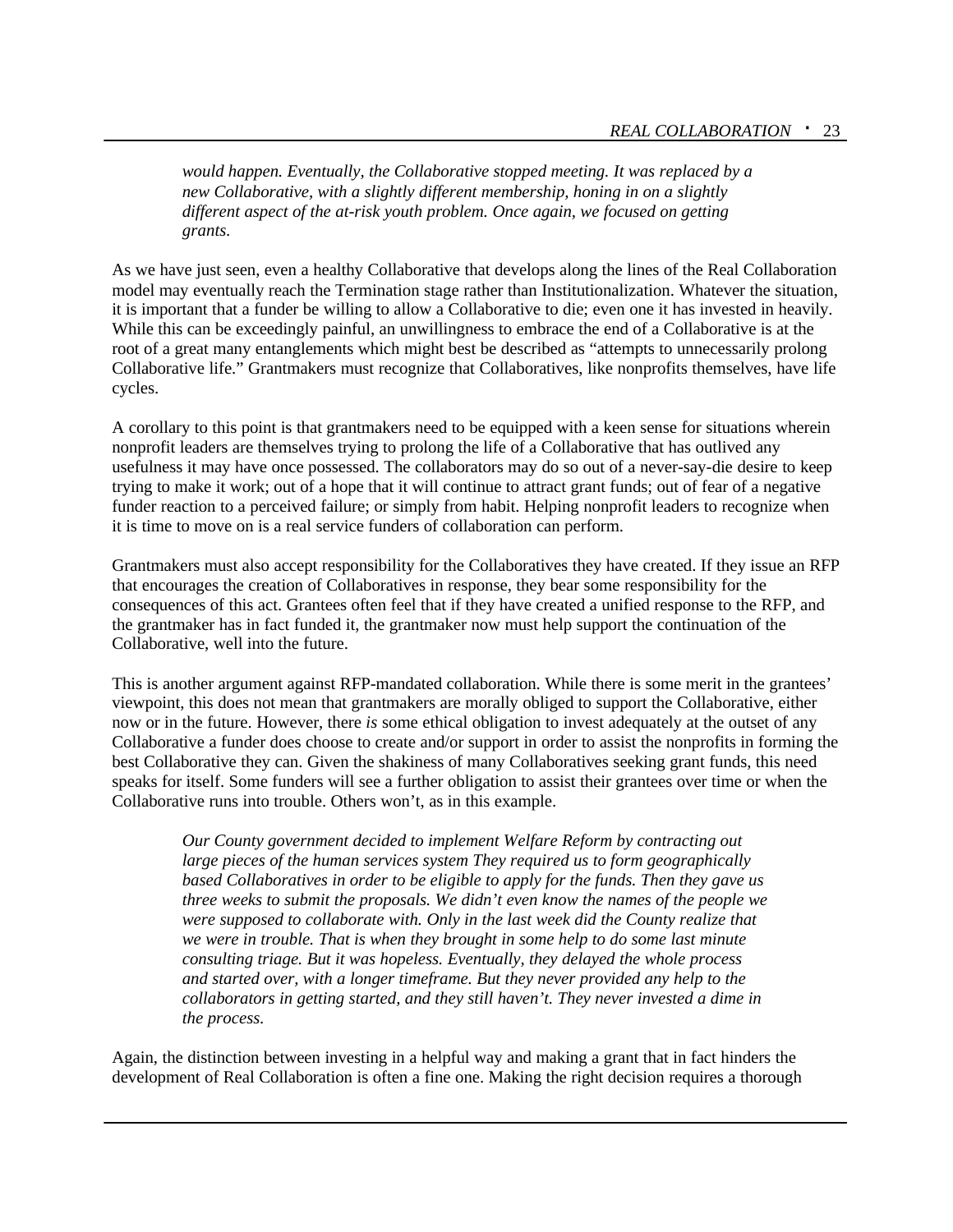knowledge of the factors leading to Real Collaboration. It is also helped by a keen awareness of the motivations of the specific individuals and nonprofits involved in the proposed effort, and a grasp of their histories, if any, working together.

Enough said on the topic of Termination. However, it is also important to remember that the manner in which the collaborative impulse first emerges (whether spontaneously or in response to funder encouragement) will dramatically impact the chances of building a successful partnership, and will in part determine the challenges that will face the collaborators in the future. Here as elsewhere in life, an ounce of prevention is truly worth a pound of cure.

Let's turn now to some specific strategies available to grantmakers to help grantees succeed at collaboration. Some of these strategies may be inappropriate for a given funder, based on a myriad of factors unique to that foundation and its relationship to its grantees. This list is meant to be inclusive of the possibilities, and to suggest the kinds of activities that might be helpful. It is not meant to be prescriptive.

- Grantmakers can frequently acknowledge to the collaborating grantees that they do not expect their partnership effort to be easy, conflict-free, or even in the end to necessarily be successful. Let the grantees know that the funder understands the monumental difficulty of what they are trying to build. This stance, coupled with the following suggestions, will help to give the grantees permission to seek help when they need it. It may also help to reduce their fear of letting their funder know the difficulties they are experiencing.
- Grantmakers can publicize the availability to grantees of technical assistance resources aimed at resolving collaborative problems they encounter. These resources may include a directory of publications, links to useful web sites, and referrals to expert consultants.
- Grantmakers can make available supplemental funding for extraordinary needs such as the engagement of expert consultants, attendance at relevant workshops, or out-of-pocket costs associated with an unanticipated need such as to hold an off-site planning retreat.
- Grantmakers can develop a directory of successful Collaboratives, those that have stood the test of time, and the nonprofit leaders who built them, wherever they may now be. This resource could be provided to grantees, who would be encouraged to contact these people for peer-to-peer assistance.
- Grantmakers can record the experiences of past collaborative efforts they have funded, making them available in the form of case studies on a web site.
- Grantmakers can be the first ones to raise the concern that the Collaborative is in trouble, based on their observations using the developmental stages described earlier in this work. Acknowledging a problem is always the first step to addressing it. However, left to themselves, grantees may simply avoid the problem while it worsens. The grantmaker has the standing to raise the concern and have it taken seriously. This is especially true if the mention of the concern is backed by an offer of appropriate assistance in addressing it. However, once again, the grantmaker must be careful not to create an impression that the grantee had better make use of the offer of assistance, whether it perceives a problem or not. Grantseeking behavior may lead Collaborative members to seek or request any offer of help from the funder, whether it is ready to make use of it or not.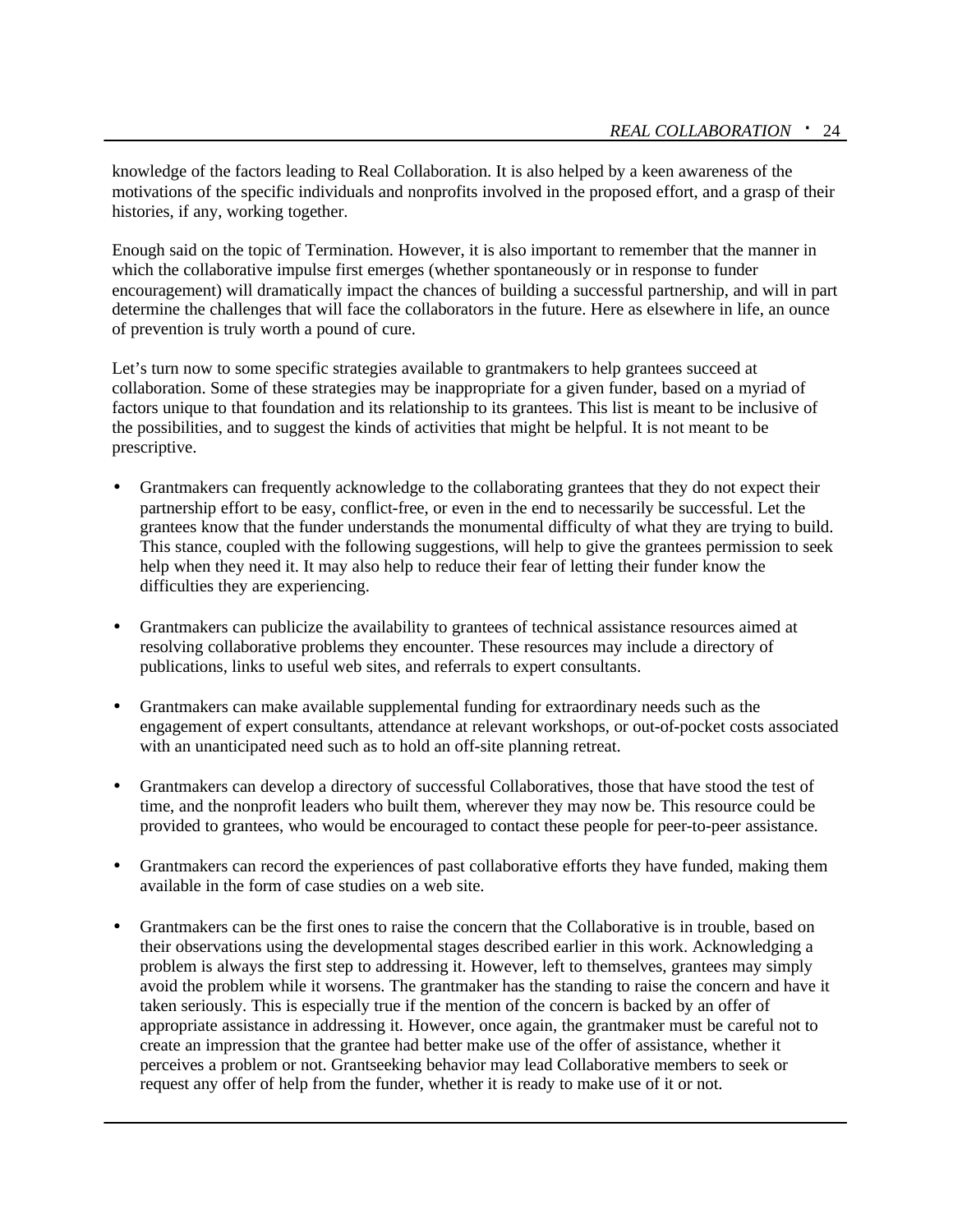- Grantmakers can fund an assessment of the health of a Collaborative. One way to avoid the pitfall just described is for the first offer of assistance from the grantmaker to be an assessment, by a third party, of the state of collaboration. This can be done confidentially on behalf of the members of the Collaborative, minimizing their fear that negative information about them will get back to the funder.
- Grantmakers can make themselves available to mediate conflicts within Collaboratives. Often, an expert, neutral consultant will need to play this role. However, in a limited role, in the right circumstances, the grantmaker's influence could be critical to getting the parties back on track.
- Grantmakers could build into every initiative, and into every intermediary they create or fund, a capacity to build and enhance collaboration. This capacity would include an acknowledgment that collaboration requires specific attention, and would encompass the resources described in the earlier bullets. Intermediary organizations are in a unique position to foster Real Collaboration, as they tend to have a close and immediate connection to the grantees. This position should be exploited fully.
- Grantmakers can help collaborators to recognize that it is perhaps unwise to continue the effort. Again, the funder may have unique standing with the group that will allow him or her to raise this issue. While the decision to terminate a Collaborative should always be left to the participants, a funder can play a critical role in initiating the discussion.
- Grantmakers, through support of research and development activities, can fund the development and dissemination of a greater body of practical knowledge on the topic of successful collaboration. Not only will this will help the field at large, but it should ultimately make easier their own job of supporting collaboration.

# **Conclusion**

This work is intended to help grantmakers, specifically foundation program officers, think differently about the role of grantee inter-organizational collaboration in the grantmaking process. It hopes to contribute to a dialogue among grantmakers on how best to pursue the funder's objectives relative to collaboration. It provides specific suggestions, a developmental approach to viewing the collaborative enterprise, and a framework for understanding the difficulty of achieving Real Collaboration

An unstated assumption in this monograph has been that the grantmaker, particularly the foundation program officer, is not a passive party in the transactions that create inter-organizational collaboration among nonprofits, for good or ill. The assumption is that the grantmaker, sometimes consciously, sometimes unintentionally, sends messages that encourage certain responses from grantees and potential grantees. This monograph has tried to demonstrate ways in which the most helpful messages may be sent, while the most unhelpful ones are restrained.

Even the most thoughtful grantmaker will still encounter grantees that mistakenly attribute the wrong motivations to him or her. In order to counter these erroneous projections, clear and affirmative messages must be consciously crafted and regularly sent. For example, the grantmaker who acknowledges that building a healthy Collaborative is a long and difficult process gives the grantee permission to ask for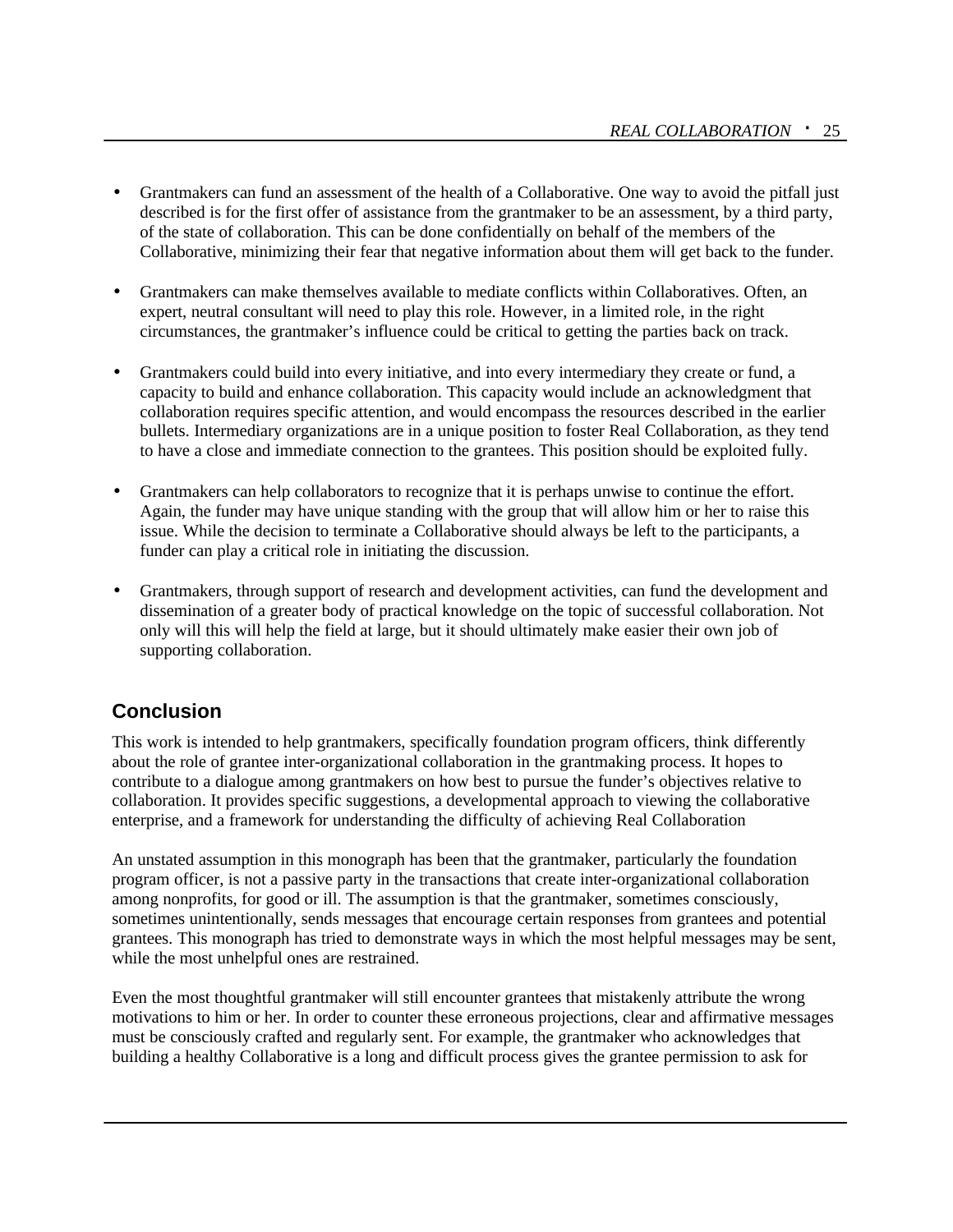help or even to admit that it has failed. Similarly, the grantmaker who offers his or her grantees resources, in the form of books, web sites, seminars, etc., will communicate that collaboration is a learning process.

On the other hand, the grantmaker who is silent on collaboration while expecting the development of a healthy Collaborative as incidental to carrying out a project, sends the unhelpful message that *"this should be easy, so easy in fact that we don't even need to think about it. Just do it."* This may encourage the grantee in trying to create the appearance of collaboration rather than Real Collaboration.

Finally, let us return to the place we began. The grantmaker impulse to help and encourage nonprofits to work more closely together is genuine, and the need is real. The question is not whether to offer this encouragement and help, but how to do so most effectively, while avoiding the many pitfalls we have discussed. This monograph is intended to clarify the grantmaker role in the promotion and support of collaboration, and to stimulate discussion among program officers, the front line fighters in this effort.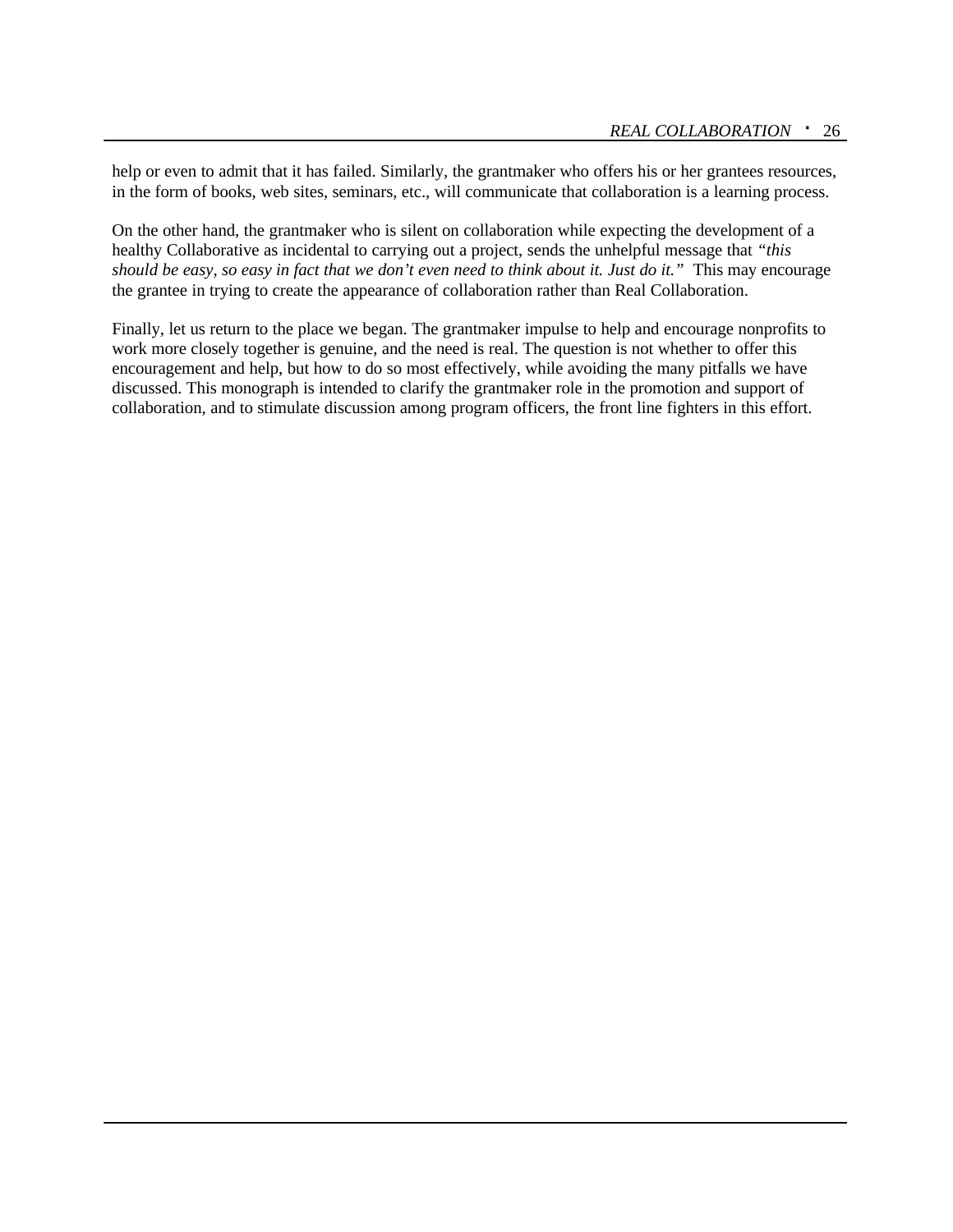# **About the Author**

David La Piana is founder of La Piana Associates, Inc., a consulting firm specializing in strategic issues for nonprofit organizations. He is also an adjunct professor at the University of San Francisco's Institute for Nonprofit Organization Management and a lecturer at the Haas School of Business at the University of California, Berkeley. Recognized as a leading expert on partnerships among nonprofit organizations, David has worked extensively with grantmakers and nonprofits in health, human services, the environment, and the arts, and he coined the term "strategic restructuring."

A popular speaker and teacher, David is the author of The Nonprofit Mergers Workbook, (2000), Beyond Collaboration: Strategic Restructuring for Nonprofit Organizations (1997), and Nonprofit Mergers, (1994), as well as numerous articles. He received his Master of Public Administration in nonprofit organization management from the University of San Francisco and holds graduate and undergraduate degrees in Comparative Literature from the University of California at Berkeley. He has also studied at University of California, San Diego and at the University of Madrid, Spain.

David has received awards for his work from both the California State Assembly and mayor of Oakland. In 1997 he was selected to participate in an international seminar on "Race and Ethnicity," held in Salzburg, Austria, with fellowship support from the W.K. Kellogg Foundation

Since 1979 David has worked as a nonprofit staff member, executive director, trainer, consultant and board member. A former VISTA volunteer, David has held senior management positions with the YMCA, The International Institute and East Bay Agency for Children, a multifaceted human services agency which grew tenfold under his leadership.

David works closely with The James Irvine Foundation, The David and Lucile Packard Foundation, the William and Flora Hewlett Foundation, and the Ford Foundation, among others, promoting an understanding among nonprofit leaders of the potential and uses of strategic restructuring and collaborative partnerships. In 1997 he initiated the *Strategic Solutions* project in order to provide strategic restructuring assistance to nonprofits nationally and internationally.

La Piana Associates, Inc. is David's "virtual" consulting firm. While it has no fixed offices, it employs five full-time and four part-time consultants who together form a powerful team helping a range of clients with strategic restructuring, collaboration, strategic planning, and board development concerns.

David can be reached at 510-655-3455, or by email at lapiana@lapiana.org.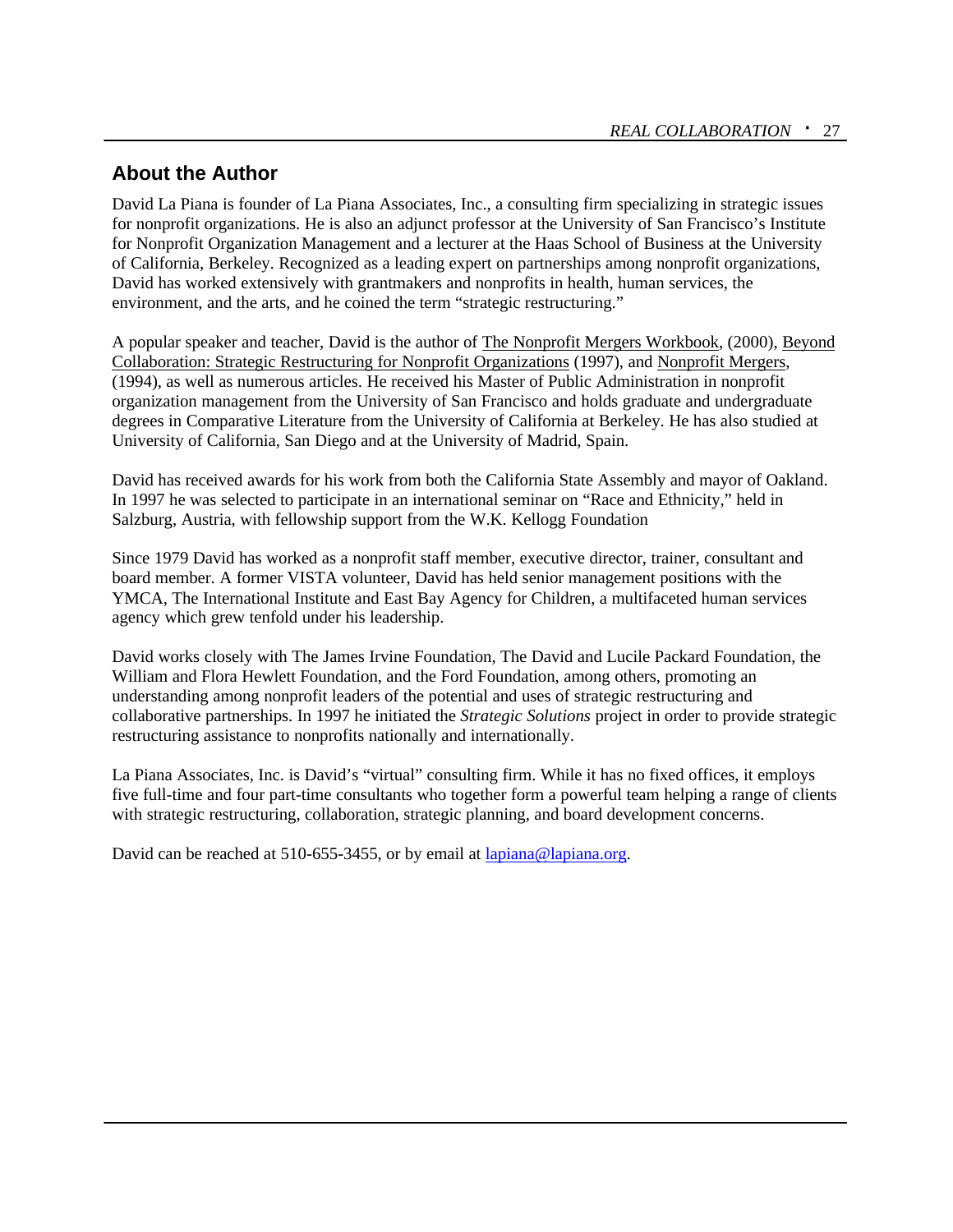# **Annotated Bibliography**

#### Amherst H. Wilder Foundation 1992 **Collaboration: What Makes It Work.**

*This manual provides a good review of the research literature on factors influencing successful collaboration.*

Coe, Barbara 1988 "Open Focus: Implementing Projects in Multi-Organizational Settings." **International Journal of Public Administration** 11(4):503-526.

*One the early works in the area of inter-organizational collaboration, this study presents the conceptual model known as "Open Focus," an effective set of strategies available to organizational leaders working within the constraints of inter-organizational settings and initiatives.*

Gray, Barbara 1989 **Collaborating.** San Francisco: Jossey-Bass.

*The author defines collaboration, explains reasons to collaborate, describes conflict and political dimensions of collaboration, coaches on how to foster collaborative outcomes, presents several designs for problem-solving, develops a theory of collaboration, and shares strategies for overcoming obstacles to successful collaboration.*

Horwitch, Mel and C.K. Prahalad 1981 "Managing Multi-Organization Enterprises: The Emerging Strategic Frontier." **Sloan Management Review** 22(2): 3-16.

*As increased reliance is placed on Multi-Organization Enterprises (MOEs) to tackle large-scale social issues, the authors focus on success factors and other forces shaping these initiatives' outcomes. Valuable lessons are presented that inform underlying processes in today's nonprofit collaboration.*

Kagan, Sharon L. 1991 **United We Stand: Collaboration for Child Care and Early Education Services.** New York: Teachers College Press.

*Recounting and cataloguing our most recent understanding of collaboration, the author describes how it has been used in child care and early education services to address large-scale issues in those fields. The book contains excellent references to successful collaborative endeavors throughout the country.*

La Piana, David 1998. **Beyond Collaboration: Strategic Restructuring of Nonprofit Organizations.**  Washington, D.C.: The James Irvine Foundation and the National Center for Nonprofit Boards. (Revised Edition).

*This monograph reviews the recent trend toward increased partnering among nonprofit organizations and posits a model or continuum of partnership forms.* 

#### National Minority AIDS Council 1996 **"The Collaboration Continuum"**

*This technical assistance manual, published by the NMAC and the Support Center for Nonprofit Management in San Francisco, defines and catalogues collaboration as it provides the reader with practical advice on strategies that can help a collaborative effort succeed.*

Van de Ven, Andrew 1976 "On the Nature, Formalization, and Maintenance of Relations Among Organizations." **Academy of Management Review** 4:24-36.

*Enhancing one's understanding of collaborative behavior between organizations, this study looks at the dimensions and processes commonly found in inter-organizational relationships and develops a theory on*